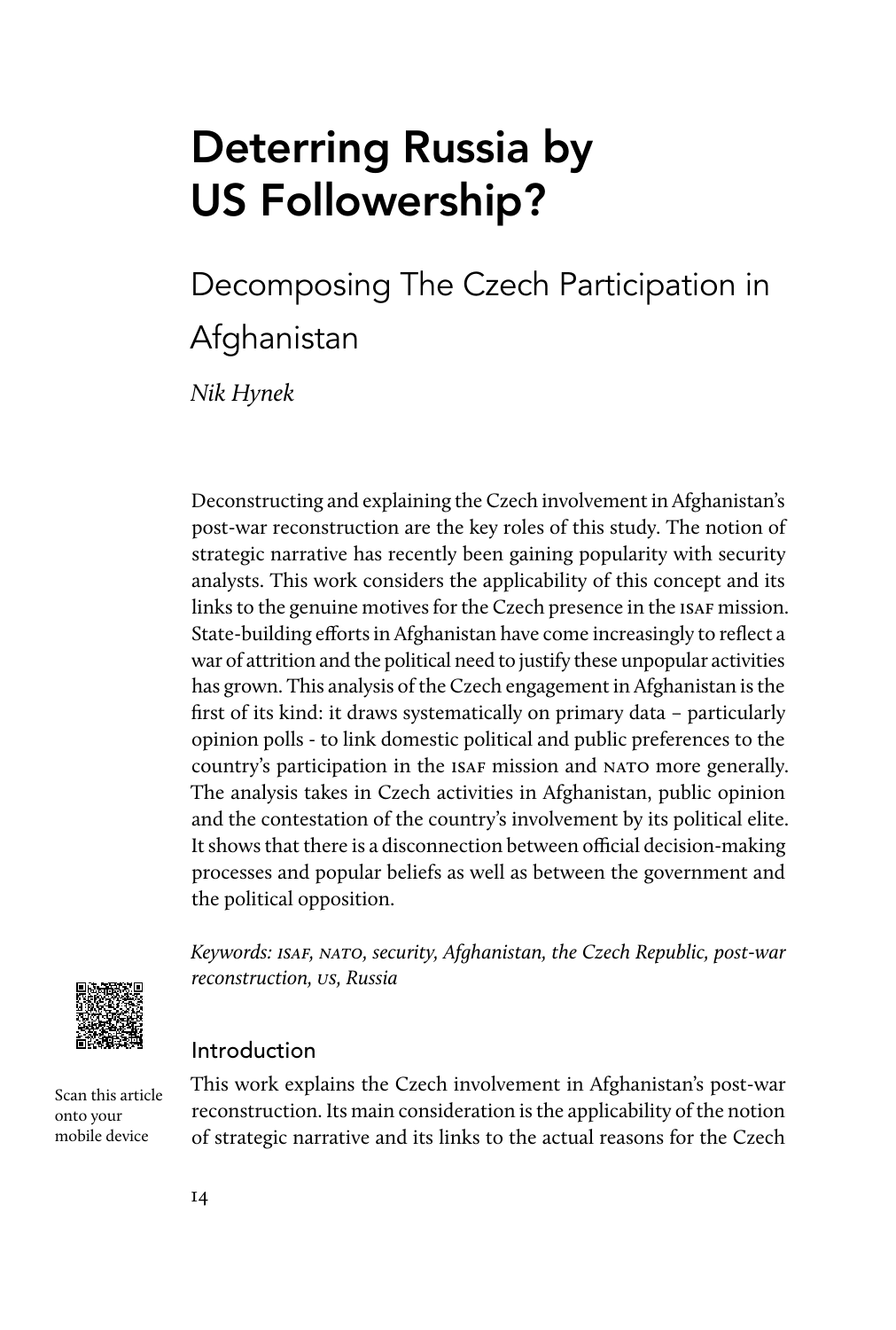presence in the International Security Assistance Force (isaf) mission. In recent times, the concept of strategic narrative has been applied increasingly in security analyses. As allied state-building efforts in Afghanistan have come more and more to resemble a war of attrition, the political need to justify these unpopular activities has risen. Weary publics have been targeted by more or less sophisticated narratives explaining why their government has participated in something so distant and even nebulous. Many commentators have openly talked about information warfare in this context. The hazy line between what NATO has called 'strategic communication' and propaganda has become ever fuzzier according to one top NATO official.<sup>1</sup> Political interpretations of supposedly impartial security reports have also varied greatly depending on both the time and place. Strategic narratives have once again assumed the central position. Nor has the Ivory Tower lagged far behind. While some academic analyses have focused on identifying these narratives and attempting to discern patterns in how they function, others have sometimes made normative cases for their construction. This study falls in the first category.

Analyses of strategic narratives suffer from an obvious limitation when it comes to explaining the possible political/security motives for coalition burden-sharing. This analysis of the Czech engagement in Afghanistan is, however, the first investigation of its kind: it draws systematically on primary data, especially opinion polls, to connect Czech political and societal attitudes with the country's presence in the ISAF mission and nato more generally. As it turns out, these actual attitudes point to strong links between a perceived Russian threat, Czech NATO membership and participation in the ISAF mission and the potential provision of us security guarantees.

This work approaches its subject matter as follows: first, the conceptual and empirical specificities of the Czech case are outlined and their implications discussed. This includes addressing the leader-follower relationship that exists between the Czech Republic and the United States. This normative bond has served as the referential framework against which the Czech governmental elite makes security policy decisions, including those pursuing Afghanistan's reconstruction. A brief overview of Czech activities in Afghanistan is also given. Second, I describe the features of the Czech strategic narrative and compare them with the expectations in the general literature. This is a vital inductive step that is essential for establishing the positive heuristics of the concept.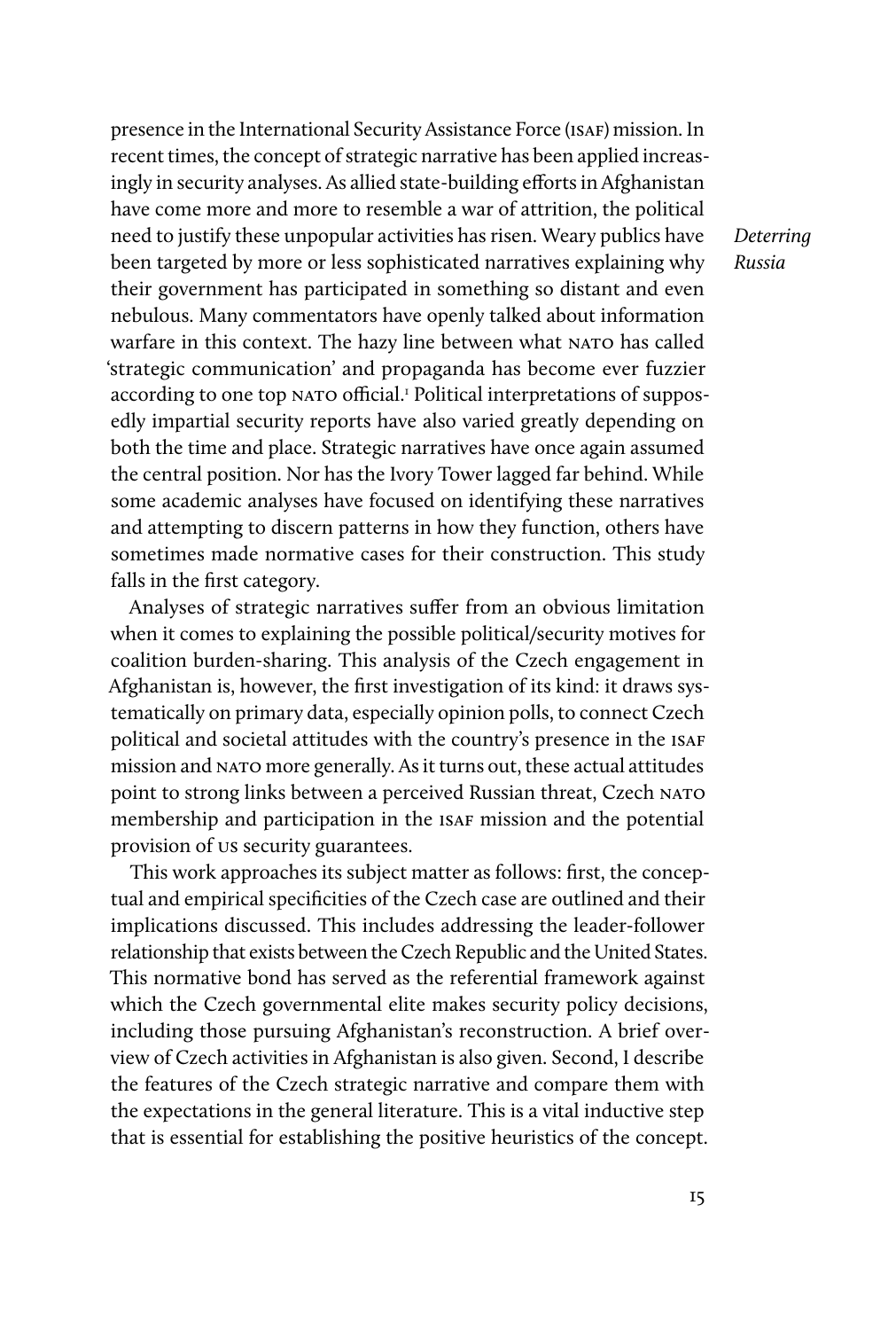Finally, the potential limits of strategic narratives are demonstrated in the Czech case. This is achieved in two moves: I present an analysis of public opinion and then discuss the elite political contestation of the country's involvement in Afghanistan. This reveals the gaps between official decision-making processes and popular beliefs as well as between the government and its political opposition. It also refutes the popular belief that the only reason why allied states continued their support for an utterly unpopular mission was the presence of a domestic political consensus<sup>2</sup>

#### Contextual Considerations

An adequate understanding of the Czech strategic narrative requires an outline of existing dependencies between the Czech Republic and the United States, often mediated through NATO. This is what the relationship between a leader and a follower encapsulates. Since the end of the Cold War, the Czech Republic's position vis-á-vis the United States has been that of a normatively-oriented follower. This strategic reorientation from the Soviet Union to the United States was seen as natural after the Velvet Revolution in 1989. Key political discussions in the country reflected this, and the issue was not whether to support the us but rather in what form and to what degree. The course was set by Czechoslovak participation in the First Gulf War (1990-1991). The event became a symbolic milestone in the Czechoslovak reintegration into the West. The early – some would say the only – success of the New World Order led to greatly enhanced cooperation between the Czech Republic and NATO. In terms of institutionalisation, the Partnership for Peace programme and the Euro-Atlantic Partnership Council paved the way for the country's accession to NATO in 1999.

Using the First Gulf War specifically as empirical background, Cooper, Higgot and Nossal have analysed the leader-follower nexus.<sup>3</sup> They argue that the desire to follow is crucial. In their words:

> [W]hat appears to be the critical element [of followership is] ... the degree to which the follower regards the leader and the leader's "vision" (the goal that the leader seeks for the collective or the group) as worthy of active and concrete support; and [this follows] from the degree to which the follower willingly

**CEJISS** 4/2014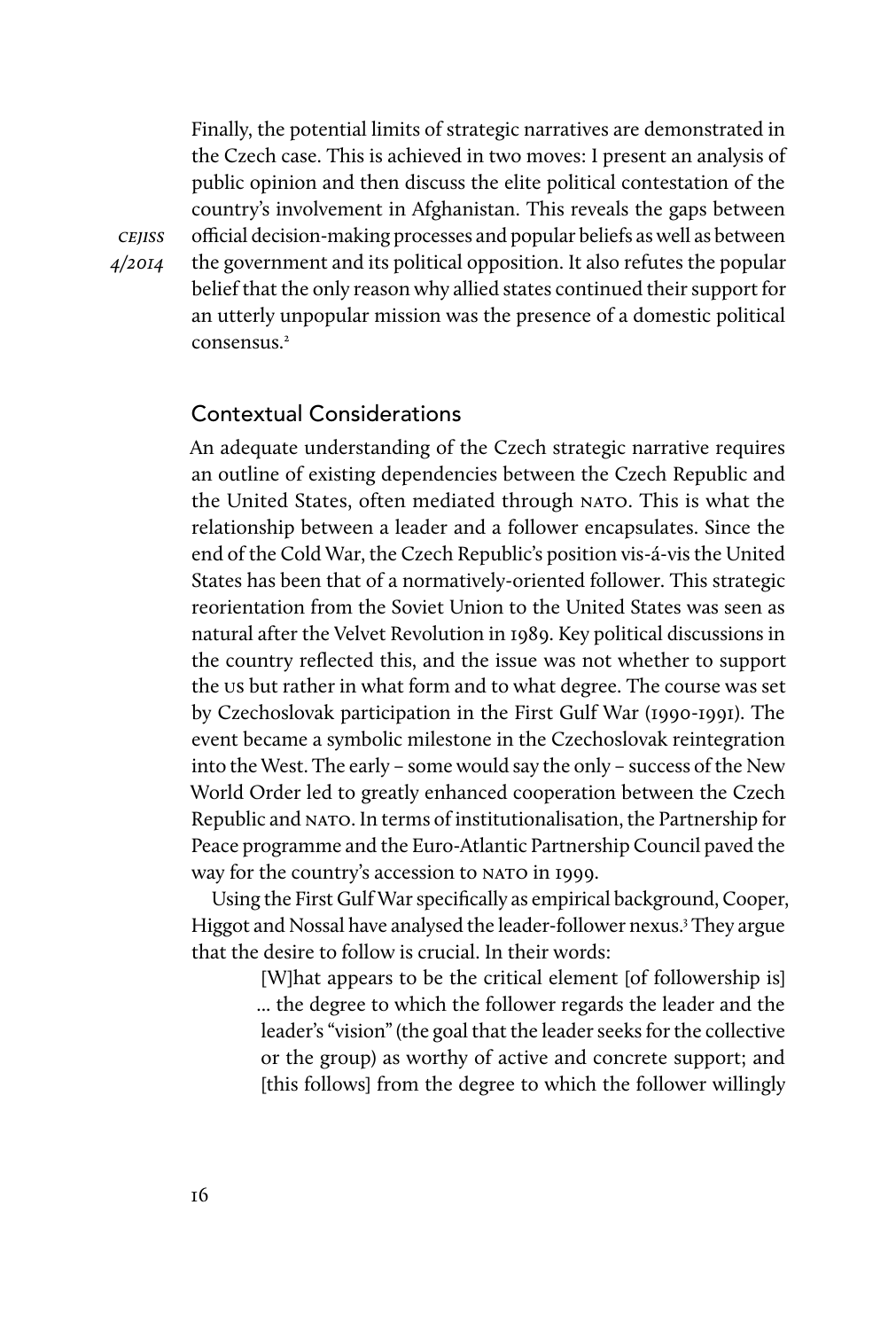trust[s] the leader - in other words, accords the leader the right to make decisions on behalf of the group to achieve those goals ... Followers need to be convinced that ... the goals being embraced by the leader embody some notion of a "greater good," rather than just happening to be in the obvious parochial interests of the leader<sup>4</sup>

Reasons for accepting the role of follower vary. Ikenberry and Kupchan distinguish between pragmatic and normative acceptance of followership.<sup>5</sup> Followership can also be considered a form of political clientelism.<sup>6</sup> Specifically, the follower's clientelism is perceived by either side as beneficial so far as its own political interests are concerned: support from client states helps the leader avoid the risk of abandonment at peak moments in unilateral foreign and security policy7 while also providing access to forward-deployed military bases; the clients, in turn, hope their support of the leader will give deeper sense to their political actions and elicit further security guarantees from the leader. The guarantees often comprise a combination of symbolic gestures, strategic references to the transatlantic family of states and practical steps, which may relate to the provision of training, material goods and/or physical protection of the followers' territories.8

For the Czech political elite, the primary reason for followership has been normative or ideologically-based, albeit with pragmatic elements. Such pragmatism has had a lot to do with a widely perceived Russian threat. The best hopes were said to lie to the country's participation in the transatlantic security architecture. It is important to keep in mind that within the realm of foreign and security policy, a broad Atlantist orientation represents - above all - a set of shared beliefs condensed into a fairly coherent and persuasive political world view. In the existing literature, the Atlantism of Central European (ce) countries has been linked to us neo-conservatism. This has served as an example and inspiration. Specifically, it has connected with the ce states' sizable policy-making community made up of former dissidents 'whose political leanings are in part informed by the American anti-communist, [and] pro-democracy policies of the 1970s and 1980s.'9 This is so despite the fact that us neo-conservatism was originally framed in exclusivist terms, with Europe being singled out as an 'inhospitable environment.'<sup>10</sup> Atlantism can, thus, be assumed to represent a form of political hegemony. Culturally and

Nik Hynek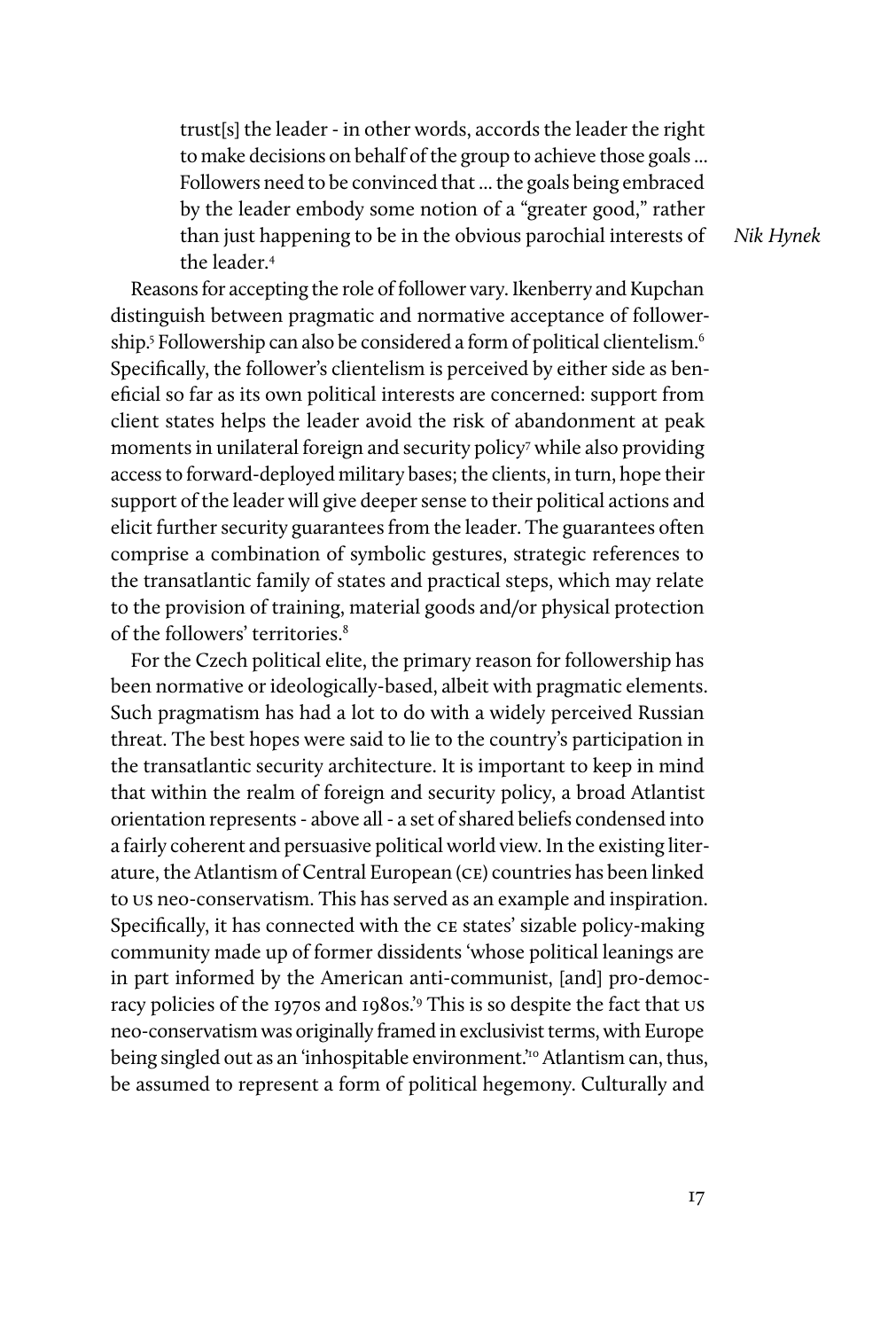ideologically, it binds together countries that are otherwise disparate geographically and economically as well as in terms of their size, political power and place in international perceptions.<sup>11</sup>

Czech political discussions about the country's entry into NATO juxtaposed normative and strategic considerations. The historical telos was taken for granted. Cooperation with the us was said to be vital so the historical lessons of 1938, 1948, and 1968 did not repeat themselves. References to the continuity between the unfinished project of the first democratic Czechoslovak Republic (1918-1938), post-Cold War Czechoslovakia - and from 1993, the Czech Republic - were widespread. When it came to forms of partnership, the Czech political elite always preferred broader transatlantic security cooperation. This meant strong support for security multilateralism as practised in NATO. While many post-communist countries embraced transatlantic security cooperation and fashioned an Atlantist world view around this, notable differences remained among these states. The implications for Czech participation in Afghanistan's post-war reconstruction are palpable and will be returned to later in this study.

The Czech preference for multilateral Atlantism stemmed from several factors. One of them was certainly the country's perception of its own limited size politically. Security bandwagoning and alliance burden-sharing were deemed important. So were normative factors – namely normative beliefs in Atlantist ideology and the liberal internationalism of the 1990s - very much in line with the depiction by Cooper, Higgot and Nossal. In addition, respect for multilateral cooperation with the us through nato was seen as the politically safer option. This marked a notable difference when compared to Poland. The latter championed a far more direct and special relationship with the United States, often bypassing nato. The reason for the more circumspect Czech approach to us support lay in the far greater polarisation of attitudes in Czech society. This was linked too to the limited popular support for the Czechoslovak dissident movement during the 1980s. The attitudes of Polish citizens were more accommodating to the us than those of their Czech counterparts. Poland'sus-oriented pre-1989 domestic dissent had been a mass concern through the Solidarity movement. It had the active support of ordinary citizens. In contrast, pre-1989 Czechoslovak society remained quite distant from the United States and was largely oblivious to the domestic activities of several dozen elite dissidents.12

cejiss 4/2014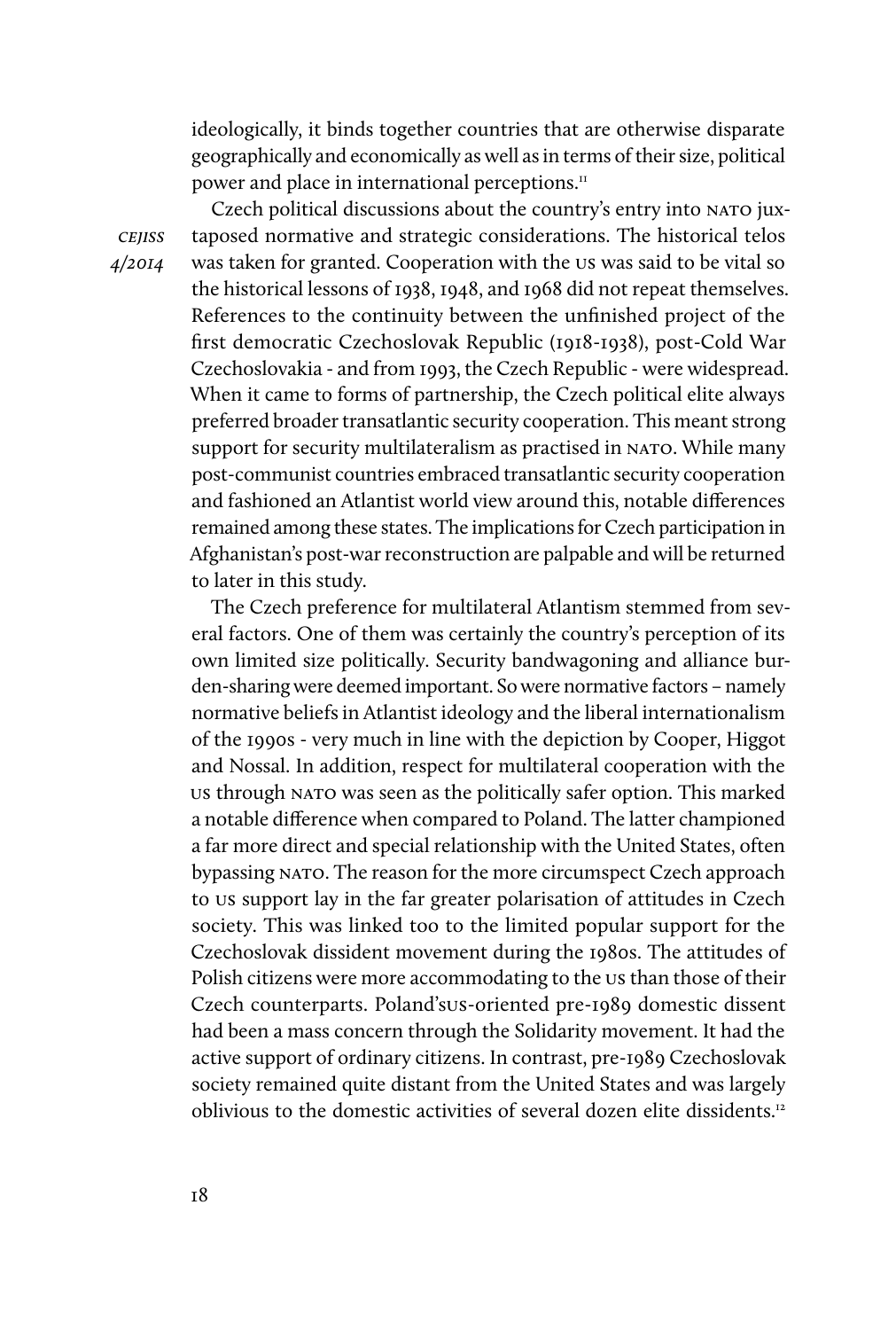Czech Atlantism, thus, emerged as an elitist world view and was repeatedly contested at the societal level.

The main purveyors of strong Atlantist convictions – and simultaneous Euro-scepticism – were the Civic Democrats (ODS), a neo-conservative party that was politically dominant (it would lose this status in the 2013 general elections). It governed the country for most of the 1990s and held power again between 2006 and 2013: first, in a monochrome ODS minority government (2006-2007); then in a centre-right cabinet in coalition with the Green Party and the Christian and Democratic Union-Czechoslovak People's Party (2007-2009); then in an indirect way by backing up the supposedly apolitical (and in fact centre-right) caretaker government of pm Jan Fischer; and most recently, as the strongest political party in a governmental coalition formed with top 09 (itself created by renegades of the Christian and Democratic Union-Czechoslovak People's Party and early sympathisers/members of the Green Party and Civic Democrats) and the right-wing and populist party-cum-cartel Public Affairs.

The Czech government's fastening to the United States, which was ideological in nature, resulted in something which the academic literature identifies as a reactive state. The phrase was coined in the late 1980s by Kent Calder, who used it to explain both the discursive and the practical dependence of the Japanese decision-making process on the United States. Calder's depiction was of a state which formulates policies and launches initiatives in response to external developments and pressures.13 In particular, this was a state that 'responds to outside pressures for change, albeit erratically, unsystematically, and often incompletely.'14 While the structural positions of Japan and the Czech Republic in their responses to us policy preferences are not directly comparable – Japan, after all, enjoys greater resources and potential scope for independent foreign policy action – Yasutomo discusses key facets of the Japanese context<sup>15</sup> that can clearly be recognised in the case of the Czech Republic. These are (i) the external origin of the reactivity; (ii) the fact that the United States is the source of this reactivity (linked to the leader-follower relationship); (iii) an at least partially paralysed and/or dysfunctional policy-making process; and (iv) the significant scope of the reactivity, which engulfs foreign, security and economic policy as well as the broader strategic and diplomatic orientation of the country. According to Blaker, such behaviour is based on the essential strategy of "coping" (with events and demands from the leader country,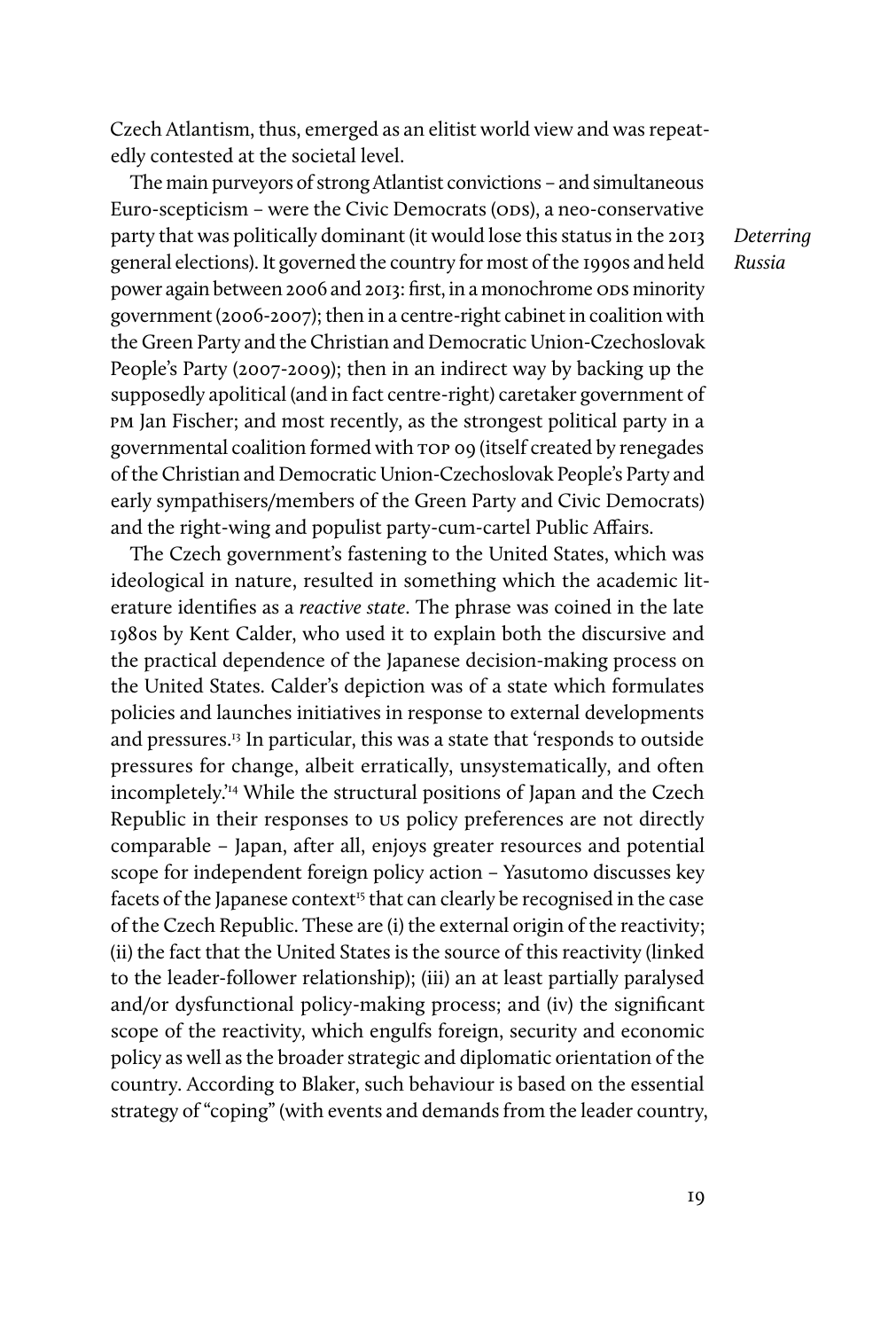here the United States) and may be characterised by minimal policy innovation, passive diplomacy and risk aversion in decision-making.16 These structural characteristics provide the essential context for the strategic narrative which the Czech Republic has used to legitimise its presence in Afghanistan.

**CEJISS** 4/2014

In the politico-economic literature, the notion of a reactive state has often been linked to processes in the late development and consolidation of political authority. Traditionally this has meant the economic development and modernisation efforts in the 19th century, with countries such as Italy, Germany and Japan serving as examples. Arguably, the concept of late development can be extended to describe the period following the political hiatus caused by the descent of the Iron Curtain and the ensuing reality of forty years of Communist rule in the former Czechoslovakia. Indeed, the end of this era brought about a major recalibration of the country's politico-strategic orientation, a process in which the United States historically replaced the former Soviet Union in the position of intellectual - or to be more precise, ideological - leader. This process was completed in 1999 with the Czech Republic's entry into NATO despite the fact that the early post-Cold War positions of the Czechoslovak and subsequently Czech political elite had been provisional neutrality and support for NATO's dissolution.<sup>17</sup> Earlier Czech internationalist commitments based on a deeply institutionalised multilateralism in the United Nations were replaced by attitudes originating in the United States, thus paving the way for Czech reactivity. After the country joined NATO in 1999 and the eu in 2004, the intellectual hollowness of the Czech governmental elite was clearly exposed. The means became the end goal: just being inside the club sufficed. Czech interests in the NATO policy cycle came to be seen as redundant when the country could simply react.

The political entrenchment of the Atlantist world view was aided by the nature of Czech bureaucracy. Contrary to the classical Weberian assumption which sees the political and bureaucratic spheres as separated and driven by different logics of action, many post-communist countries – including the Czech Republic – proved that the separation of these spheres was rather incomplete. The view that top political incumbents change according to the electoral cycle and popular preferences while a politically neutral bureaucracy ensures continuity, technocratic skills and institutional memory, was shown to be problematic at best. This was mainly due to the intensive politicisation of the bureaucratic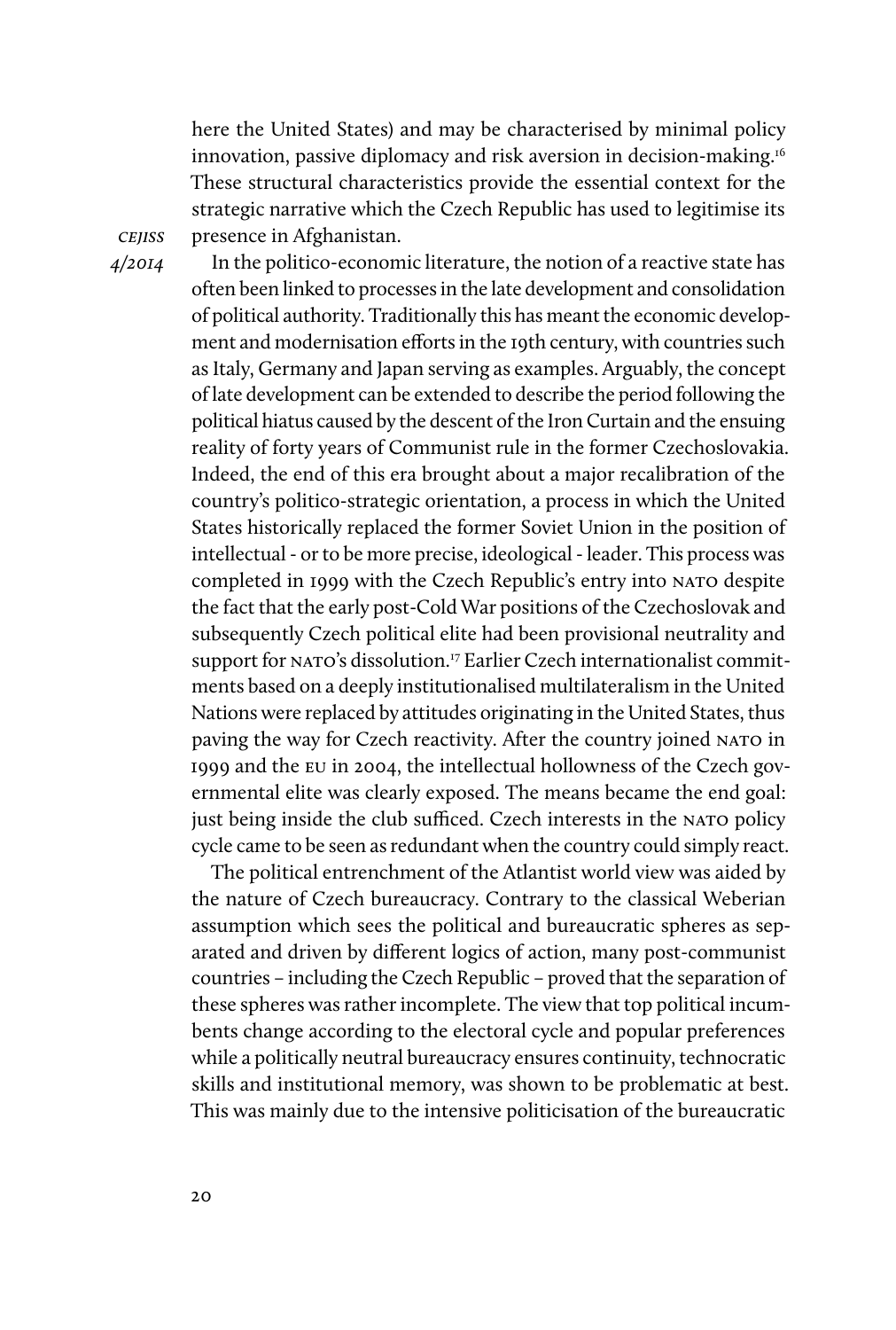layer of the country's ministries (for our purposes, chiefly the Ministry of Foreign Affairs and the Ministry of Defence). The politically-motivated parachuting of politicians into the ranks of career diplomatic corps became the norm. A neo-conservative world view penetrated all diplomatic and bureaucratic levels. Its targets ranged from ambassadors to the very junior staff who had just completed their formal training at the Czech Diplomatic Academy. These individuals were frequently employed within those ministries as "regular" (if senior) clerks. The outcome was clear: bureaucratic coalitions in the Czech Republic held explicit ideological beliefs and biases, thereby creating a fecund substrate for the politico-bureaucratic use of strategic narratives.

Nik Hynek

### Afghanistan and the "Czech" Strategic Narrative

The Czech Republic has generally been known as a country which promotes human rights, international peace and democratisation while supporting related un activities. The unflinching Czech support for peace operations with a un mandate can be seen in government documents and speeches. 'The Concept of Czech Foreign Policy,' approved by the government in 2011, put it, 'the Czech Republic considers the un the backbone of international relations and international law ... [the country] will actively contribute to un peace operations ... support democracy promotion and human rights, mainly within the un Commission on Human Rights, ... and continue to support the effectiveness of the system of international law, including the system of international crime and justice.'<sup>18</sup>As far as the general official discourse was concerned, the Czech Republic could be understood as a country committed to defending the work of the un, international law and its legitimacy and universal norms. Practically speaking, however, the Czech Atlantist world view was what mattered when it came to Afghanistan. This view was mainly cultivated through NATO's out-of-area operations. The difference between general internationalist narratives and ideologically driven political action can be observed in the selectiveness of the Czech out-of-area involvement. While the Czech engagement in un-led missions consisted of a meagre nine personnel,<sup>19</sup> Czech right-wing governments were eager to burnish their Atlantist credentials. Although they also occasionally supported controversial ad-hoc security projects such as the Third Pillar of us Ballistic Missile Defense, the crux of their activities took place through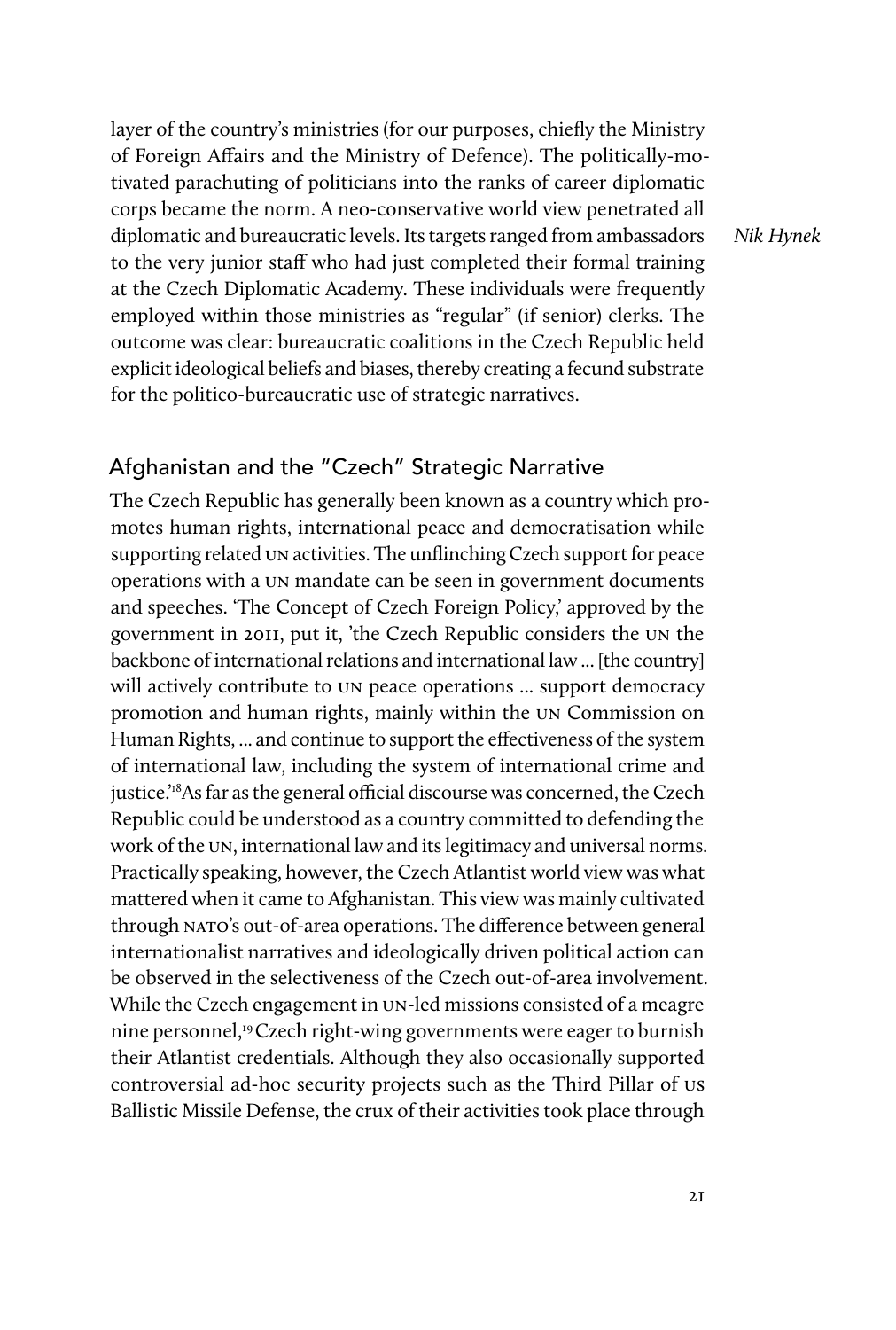nato. The most important of these engagements to date has been the Czech participation in Afghanistan's reconstruction. At its peak, the isaf mission included 626 contributing troops from the Czech Republic.<sup>20</sup>

**CEJISS** 4/2014

Turning to the form of engagement, Czech armed forces have taken part in multinational operations in Afghanistan since April 2002. Back then, the Czech involvement consisted of the 6<sup>th</sup> and II<sup>th</sup> field hospitals and the provision of bomb disposal experts and other military specialists. Furthermore, from September 2004 until March 2007, a contingent of the Czech meteorological service operated at Kabul International Airport, and from 2007 until the first half of 2009, a special unit of the Czech military police was active in the southern part of Afghanistan. Between 2011 and 2013, Czech military police trained Afghani policemen and "meta-trained" Afghani police instructors in the police academy with a view to building up the Afghan national police force in Wardak province. The Czech army also operated a mentoring and liaison team at the Carwille base in the southern part of Wardak province where it trained, mentored and assisted a battalion-sized Afghan rifle unit. Some Czech armed forces were involved in combat operations. Between 2004 and 2006, a Czech Special Forces team of 120 was deployed in the framework of Operation Enduring Freedom (OEF): the unit participated in military operations targeting al-Qaida and the Taliban leadership though it took rather auxiliary roles.

The first entirely Czech provincial reconstruction team (PRT) was sent to Afghanistan in March 2008. Located in Logar province near Kabul, it operated from the us Shank base until July 2013. This team put greater emphasis on peace-building than on military stabilisation. Its derivative form was especially clear from its division into military and civilian parts, the nature of the cooperation between the two (cimic) and their overall organisation and location. The military component greatly outnumbered the civilian part for reasons of security and protection. Three types of reconstruction projects were set as priorities for the Czech PRT mission: it was active in the reform of the security sector (mostly by training the Afghan national army and the Afghan national police); it worked on economic and social development (mainly through social and technical projects focused on education, infrastructure and agriculture projects and the development of radio broadcasting); and it strived to contribute to governance, the rule of law and human rights reforms. Special attention was paid to the promotion of gender equality.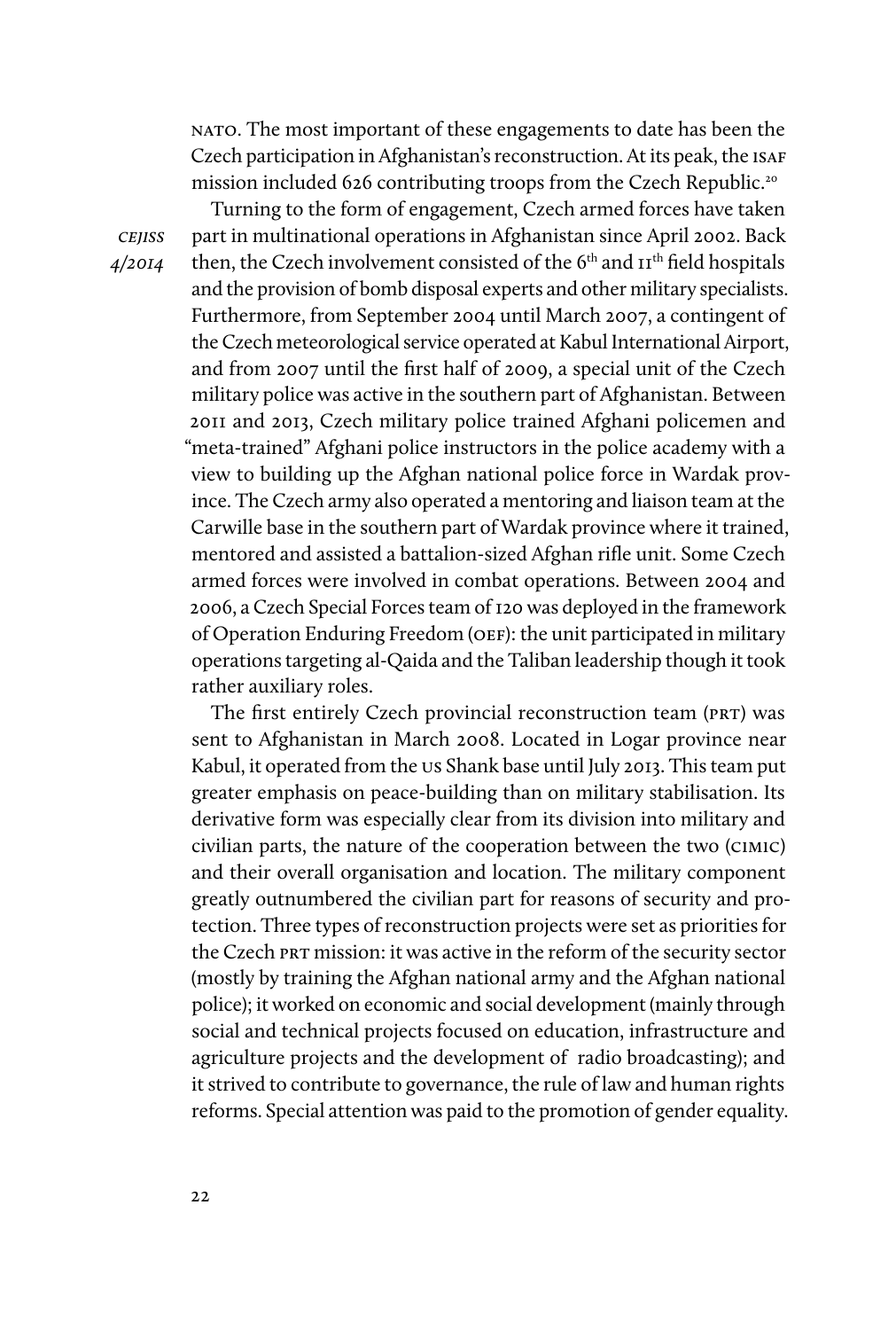These orientating values were seen as the continuation of Vaclav Havel's liberal internationalist ethos in foreign and security policy.

nato's dynamics confirm that shared perceptions of threats – and the shared political construction of these threats – are important phenomena for strategic narratives. Though subsequent developments suggested a growing rift between the United States and Western Europe in this regard, a strong ideological convergence prevailed between ce countries and the United States. Within this ideological core of the North Atlantic security community,<sup>21</sup> an intensive and sustained argumentative practice developed. Its main aim was to convince the target audience – decision makers, key thinkers, opinion makers and the general public in the new ce member countries – to accept and share the political and security threats defined by the United States.

These social constructions of security threats – and especially of Us vs. Them categories – can be seen as the extension of a long tradition of us danger production.22 To paraphrase the founding father of modern us geo-strategy, George Kennan, if no danger exists, one must be created.23 Similarly, Johnson underlines that in the us security tradition, the world is full of enemies and evil, resulting in the conviction that the United States needs to remain vigilant.<sup>24</sup> If the idea that we are living in a dangerous world is constantly repeated, this leads over time to a genuine belief that the surrounding environment is indeed dangerous and is therefore a key challenge to the vital interests of the United States and its allies. This has been particularly true for ideological follower states such as the Czech Republic. If a threat is portrayed as imminent, then the political response may be a military campaign whose aim is to overthrow a dangerous regime and replace it with a more benign and cooperative one.<sup>25</sup>

The main development in the post-%1 strategic narrative consisted of the us concluding that a specific terrorist organisation (al-Qaida) and Afghanistan under Taliban rule represented the gravest threats to international peace and stability and that it was necessary to act against them. Leader–follower relationships are reinforced through a discursive mechanism which Thierry Balzacq calls 'cascade argumentation,' meaning that 'persuasive arguments operate in cascade (e.g. people are convinced because friends of a friend are convinced, etc.).<sup>26</sup> This is the key socio-political mechanism of a successful strategic narrative since it concerns its salience, transposition and reception. While the leader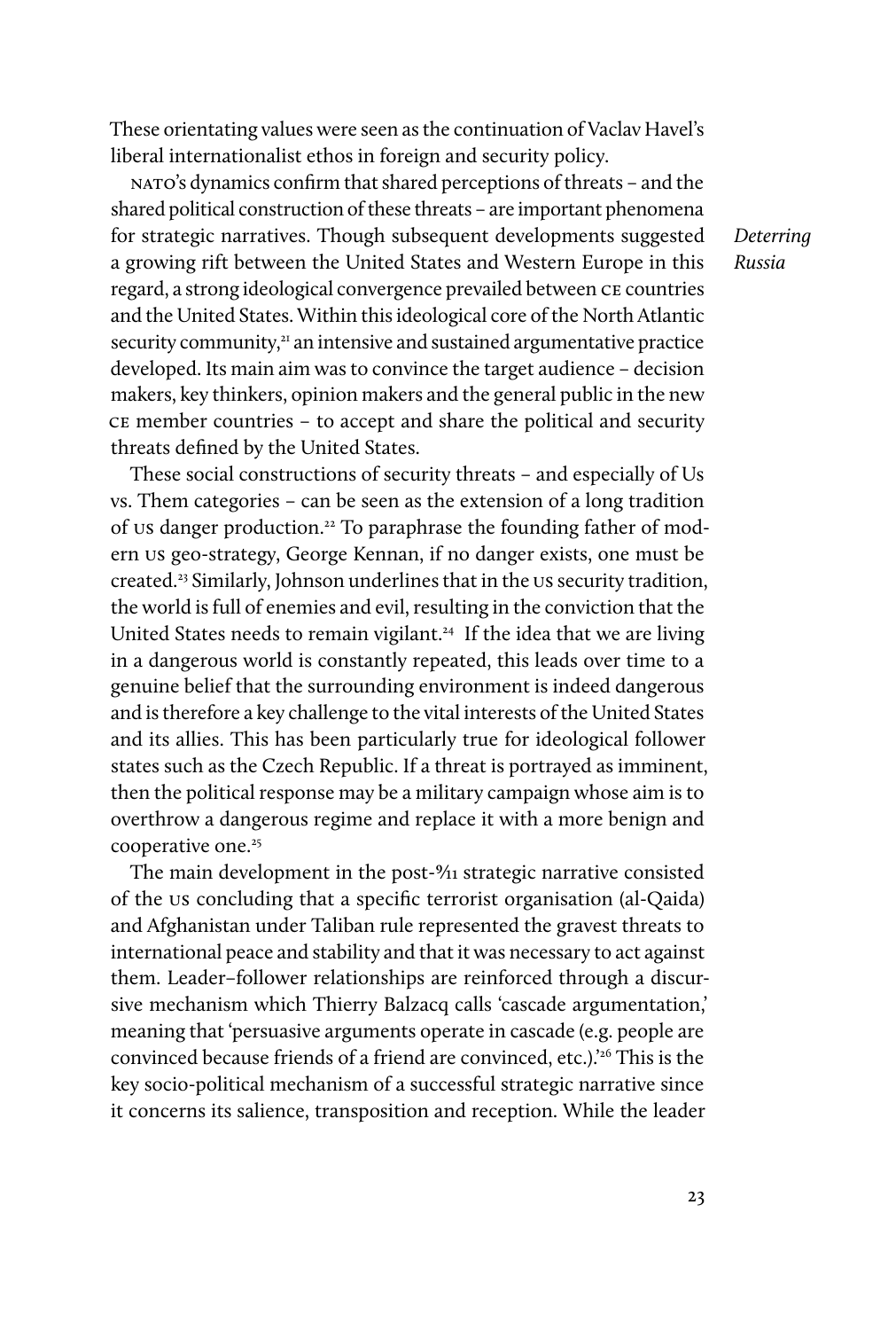makes the arguments, the followers serve as the principal target audience. The tighter the ideological bond between the leader and the follower, the more automated and uncritical the follower's acceptance of the leader's convictions and perceptions will be. The process of "mental preparing" the Czech target audience for the regime change in Afghanistan was based on claims of the danger of the Islamic world and the use of heuristic artefacts. This narrative was rich in its imaginings as Rumsfeldian metaphors about Islamo-fascism, Blair's references to Saddam's ability to attack any place in Europe with wmp within 45 minutes and Bush's Manichean waging of a global war against Islamic terror showed.<sup>27</sup>

The use of cascade argumentation was also evident in the justifications for both the OEF and ISAF missions in Afghanistan. For the Bush and Obama administrations, interventions were said to be necessary to prevent terrorists from coming to New York, Paris, Brussels, Prague, Warsaw and other places. us opinion makers such as Ronald Asmus – who had been instrumental in the earlier NATO enlargement process in his then position of us deputy secretary of state for European affairs – played a crucial role in this discursive process.<sup>28</sup> Certainly, NATO's decision to create the ISAF mission in Afghanistan arose from such a perceived threat (and related us diplomatic pressure). The former NATO secretary-general Jaap de Hoop Scheffer invoked this narrative in his speeches after 2004 with the ostensible aim of increasing the allied presence in Afghanistan in light of the relocation of most us forces to Iraq. Consequently, he helped to increase the Czech Republic's engagement in Afghanistan. Such cascade argumentation had an important aim: to persuade the target audience in the Czech Republic to see the Islamic world in an alarmist way, having reasoned there was no solution other than military overthrow of the anti-us regime in Afghanistan and subsequent stabilisation of the country.

The Czech government's own motivation for going into Afghanistan highlights the importance of cascade argumentation for strategic narratives. The government successfully internalised first the us and then the NATO strategic narratives about the need for an allied reconstruction of Afghanistan. This can be seen in a statement made by Karel Schwarzenberg, the then Czech minister of foreign affairs before the parliamentary vote on extending the mandate for the Czech PRT in Logar: 'the seriousness of the Czech Republic in the world, its allied commitments, and the safety of both the Czech Republic and our allies should be matters that are neither subject to arguments between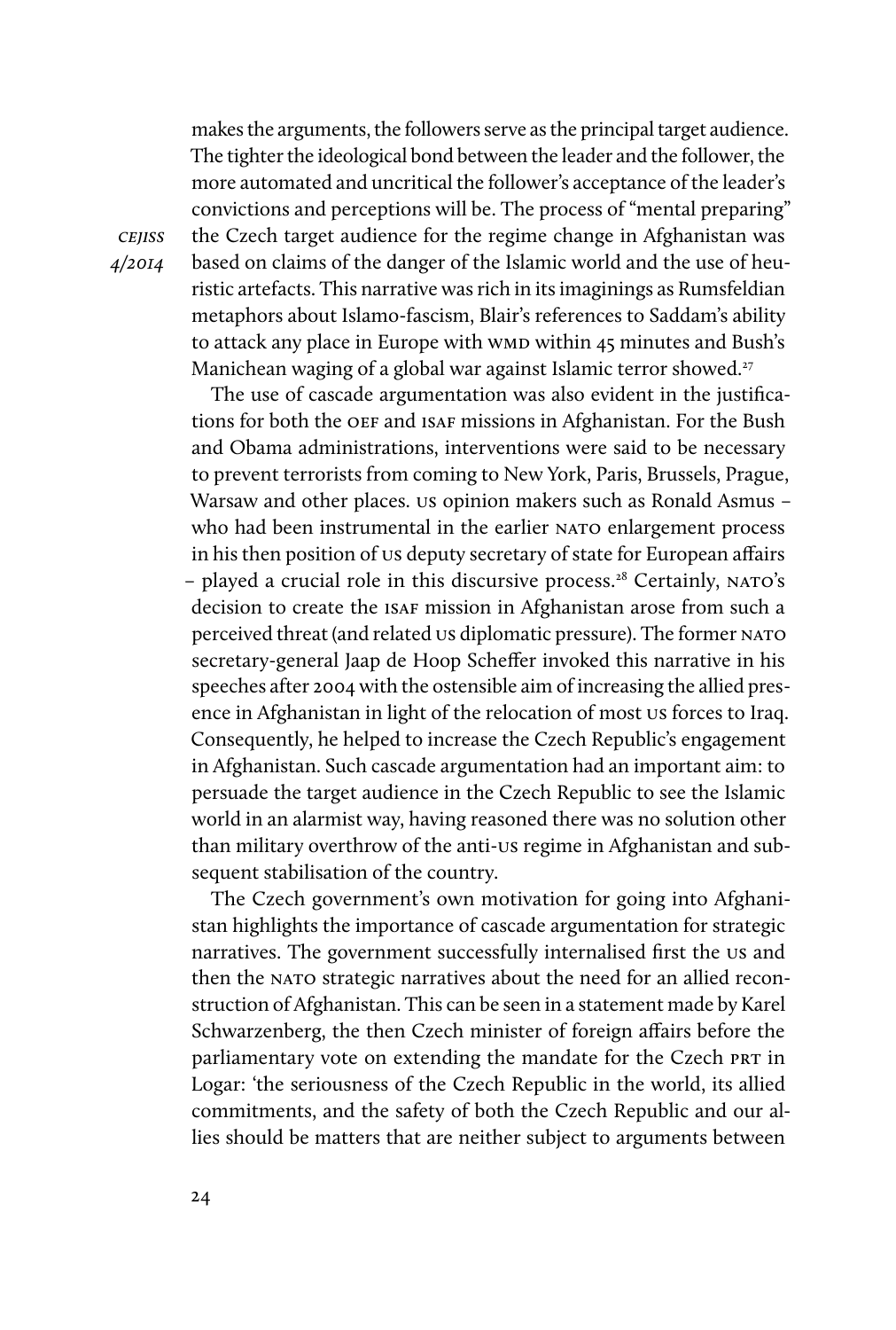opposition and government parties nor partially subject to intraparty skirmishes.'29 As I have argued elsewhere, such reasoning is an example of post-decisional politics in which the national parliament is relegated to the role of an automatic rubber stamp in the name of a "more important" transnational ideological solidarity – here the solidarity between the United States-as-a-leader and the Czech Republic-as-a-follower.30 Indeed, that solidarity is contingent on the existence of an internalised strategic narrative.

Nik Hynek

Over time, the us and NATO narratives were accepted by consecutive Czech governments and then passed off discursively as those governments' own motivations. The Czech narrative contained strong elements of the us vision of what the Czechs should do in Afghanistan, but without any critical reflection on why the us-as-a-leader insisted on its presence. The mechanically transferred discourse on the need to go to Afghanistan therefore did not contain an explanation of the changing reasons for being there. Originally, this mission had been a result of the us's effort to free its hands in order to deal with Iraq. Later, under the Obama administration, it became part of the us strategy to increase the number of soldiers and civilians in Afghanistan with the us serving as a supposed role model in the "surge" strategy officially unveiled in March 2009.

After us President Obama started to speak about the "Afghanisation" of Afghanistan, i.e. the gradual process of transferring responsibility to Afghan political and security bodies, and about negotiating with the Taliban, the Czech political elite once again passively reproduced this narrative without any innovation. Bizarrely, when the then Czech pm Petr Nečas and his minister of defence Alexander Vondra (ODS) were asked to explain why the Czechs were involved in the reconstruction of Afghanistan and should remain there, they both pointed out that this was obvious since the Czechs had been there for some time working alongside allies, most importantly the United States.<sup>31</sup>The latest manifestation of Czech governmental passivity and subsequent reactivity to us recalibration can be seen in the period since NATO's 2012 Chicago Summit. As soon as the us announced its exit plan, Czech government officials began to use exactly those terms.<sup>32</sup> The Czech intention was, thus, to create an image of itself as a responsible - albeit reactive - NATO member state whose newly gained maturity was demonstrated in its acceptance of the role of follower, or in the frequently used phrase, 'net security provider.'33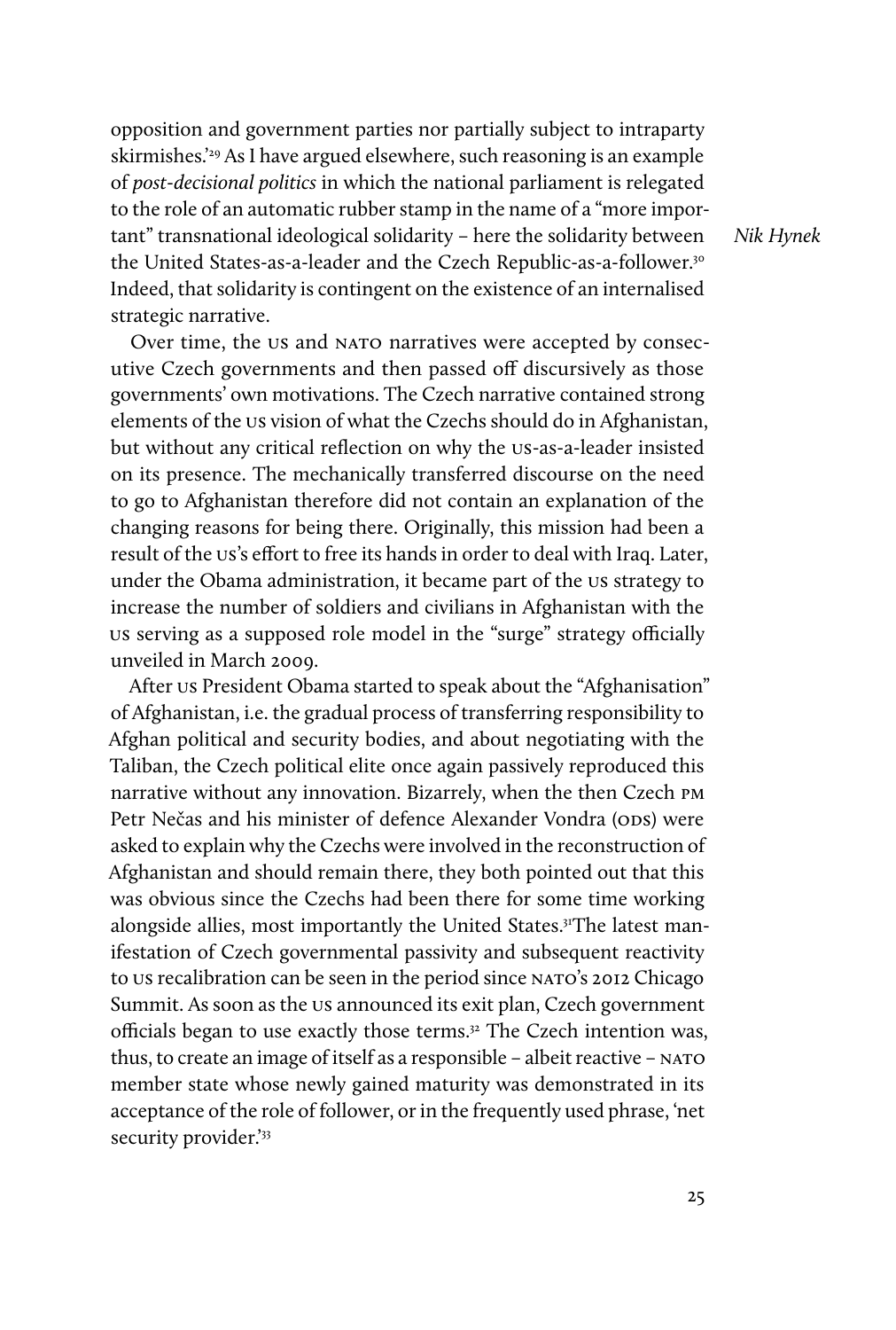### Limits of Narratives: Public Opinion and Elite Contestation

This section demonstrates the limits of strategic narratives. Specifically, it shows how a narrative successfully internalised by a government can be contested at political and societal levels. Arguably, this is what happened with the Czech strategic narrative on Afghanistan. The primary focus here is on several opinion polls with additional glimpses into the parliamentary debate. In this way, the discussion challenges a popular belief about why it has been possible for allied countries to maintain external – yet deeply unpopular – security engagements. The most convincing explanation that specifically deals with Afghanistan's reconstruction can be found in the scholarship of Sarah Kreps.34 Taking Kreps as a foil is also seen as a productive move since her comparative analysis features the Czech Republic. She offers the following account in a bid to understand a seeming paradox:

> Theoretical expectations about international cooperation and evidence from case studies point to elite consensus as the reason why leaders are not running for the exits in Afghanistan when their publics would prefer that they do …. [O]operating through a formal institution such as NATO creates systemic incentives for sustained international cooperation. The result is that elite consensus inoculates leaders from electoral punishment and gives states' commitments to Afghanistan a ''stickiness'' that defies negative public opinion.<sup>35</sup>

However, when the existing data are analysed, a different picture emerges: there has neither been an elite political consensus nor any widespread societal acceptance concerning the government's strategic narrative. So while Kreps is right to point out that the Czech government ignored public opinion concerning the country's reconstruction of Afghanistan, this was not at all because the political elite – i.e. the government and its political opponents– forged any consensus on this matter. What I offer as an alternative explanation is that in trying to overcome opposition from the Social Democrats, which escalated in a series of direct political assaults on the ISAF mission, the Czech government used the mechanism identified earlier as post-decisional politics. This – in the context of the Czech public being oblivious to the issue and actually knowing very little about the Czech engagement in Afghanistan – allowed the government to set the course on Afghanistan quite autonomously. The government's use of a strategic narrative on

**CEJISS** 4/2014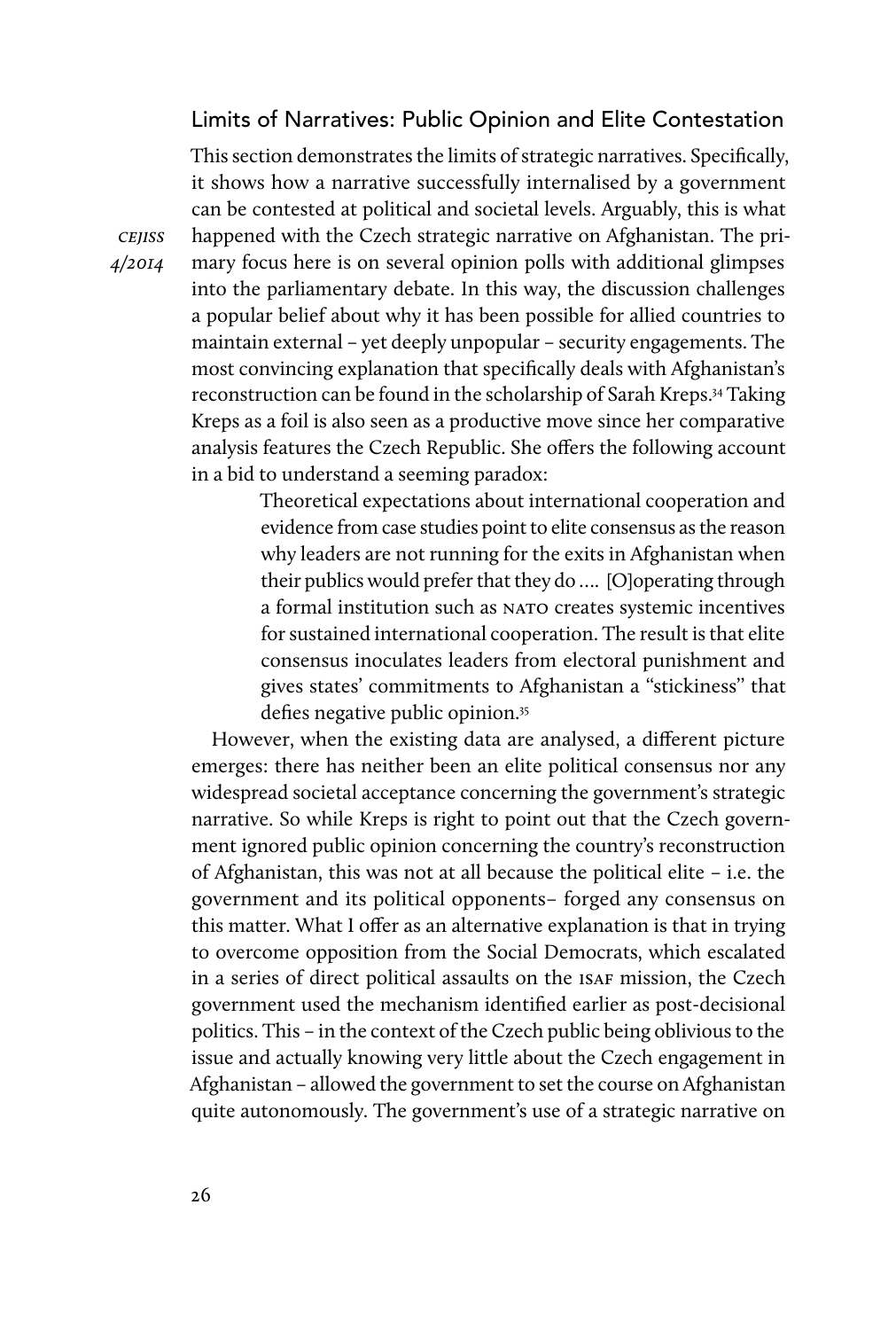Afghanistan had greater resonance externally since it was part of the Czech contribution to forming a transnational elite consensus within nato. Put otherwise, once the us strategic narrative had cascaded into the Czech Republic through NATO, it was internalised by the Czech government then rejected by its political opponents and most of the public, only to bounce back to NATO and prove that the Czech Republic was a valid member of the Western security universe.

Deterring Russia



The above graph combines data about attitudes in Czech society concerning aspects of the country's engagement in Afghanistan. Generally speaking, the majority of the Czech population consistently approved of the country's membership of NATO.<sup>36</sup> A crucial reason for this - if not the primary one – was the provision of security guarantees vis-à-vis Russia. The data available show a rough correspondence between views on Czech NATO membership and the perceived Russian threat. This is most visible before 9⁄11 and over the last few years (especially since 2008 and chiefly due to Russia's military blitzkrieg in South Ossetia, its naval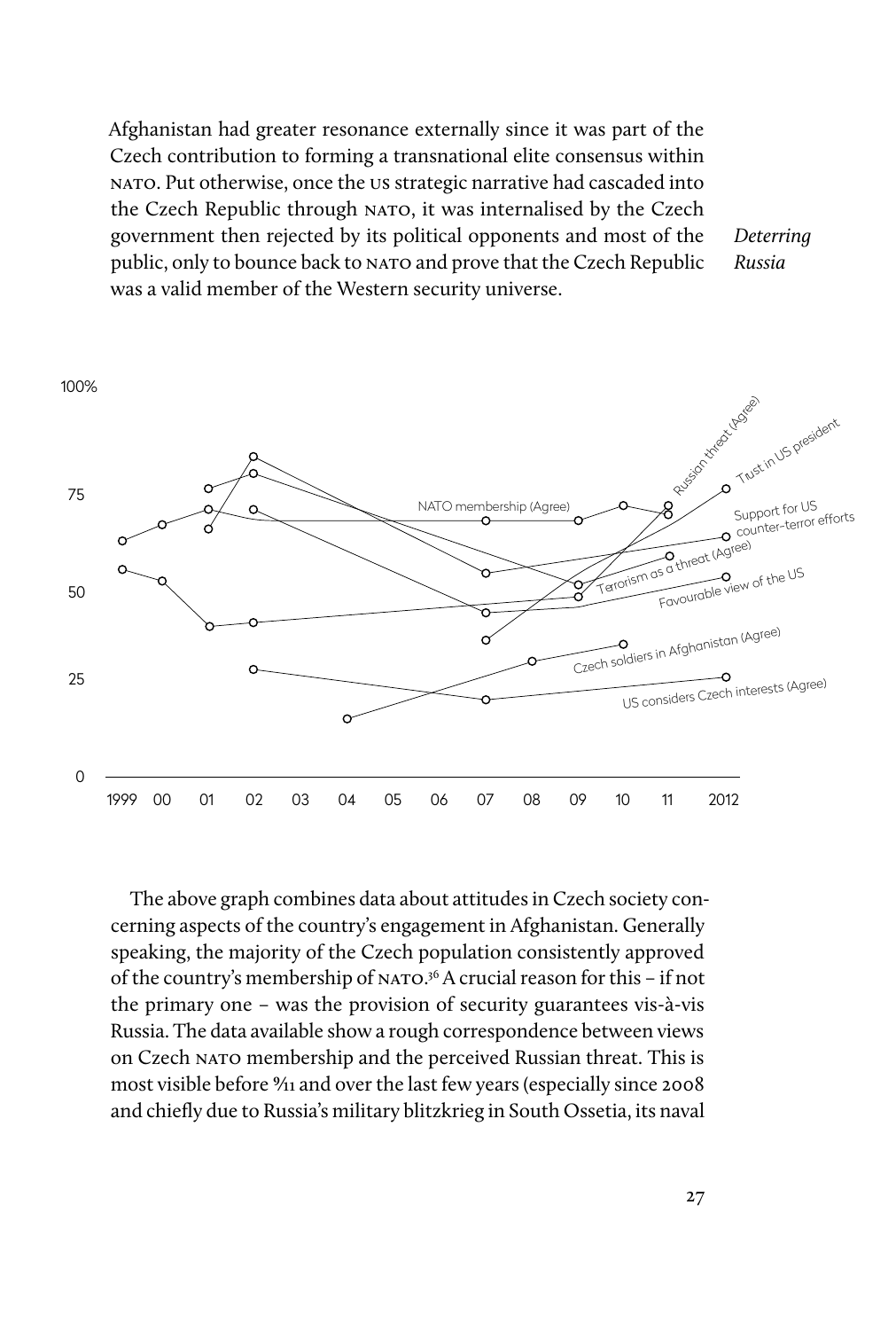military exercises and bellicose rhetoric). The events of  $\frac{9}{11}$  skewed this link. A poll taken in November 2001 showed that concern about the Russian threat went down very briefly from 40% to 18%, only to return to its original height and rise even further.<sup>37</sup> Czech respondents feared the possible consequences of the terrorist attack. The emergence of an imminent threat of terrorism and Islamo-fascism replaced the Russian situation as the gravest perceived danger to the country.<sup>38</sup> What is more, this link between NATO membership and the Russian threat is reinforced by the available pre-1999 data which are not included in the graph for practical reasons.39

A cluster of corresponding polls directly touch on the central issue of Czech public support for the country's involvement in Afghanistan's reconstruction. The data available from the period between 2004 and 2010 indicate a rise in the popularity of that engagement, albeit from the very low figure of 14%.40 The peak was recorded in 2010 when 35% of respondents – still a considerable minority – supported an increase in the number of Czech soldiers sent to Afghanistan as part of President Obama's surge strategy.41 I learned, however, from many interviews with Czech government officials that this was mainly due to the strategic focus of the Czech Ministry of Foreign Affairs and Ministry of Defence on presenting the contribution as an infrastructure enhancement in Afghanistan. One member of the Czech PRT in Afghanistan was a media expert who took care of the government's website on the Czech engagement in Afghanistan. This online image of the Czech contribution did not, however, represent the true extent of Czech activities in the country.

Overall, the military and reconstruction engagement in Afghanistan was never popular among Czechs. Rather, it was approval – or the lack thereof – of the us president's personality that almost matched positions on the Czech security engagement. Also at work were the dynamics around how favourably the us was seen as a country and Czech public perceptions of how much the us cared about Czech interests (a very low figure across the board).<sup>42</sup> While the latter views aligned significantly, trust in the us president reflected a different dynamic, especially since Obama was far more popular – and Bush Jr. far less popular – among Czech citizens than the United States as a country at those given times. The rise in general support for us counter-terrorism efforts among Czech respondents mirrored public perceptions of terrorism as a threat.43 As such, the us practices around this issue were widely considered legitimate.

**CEJISS** 4/2014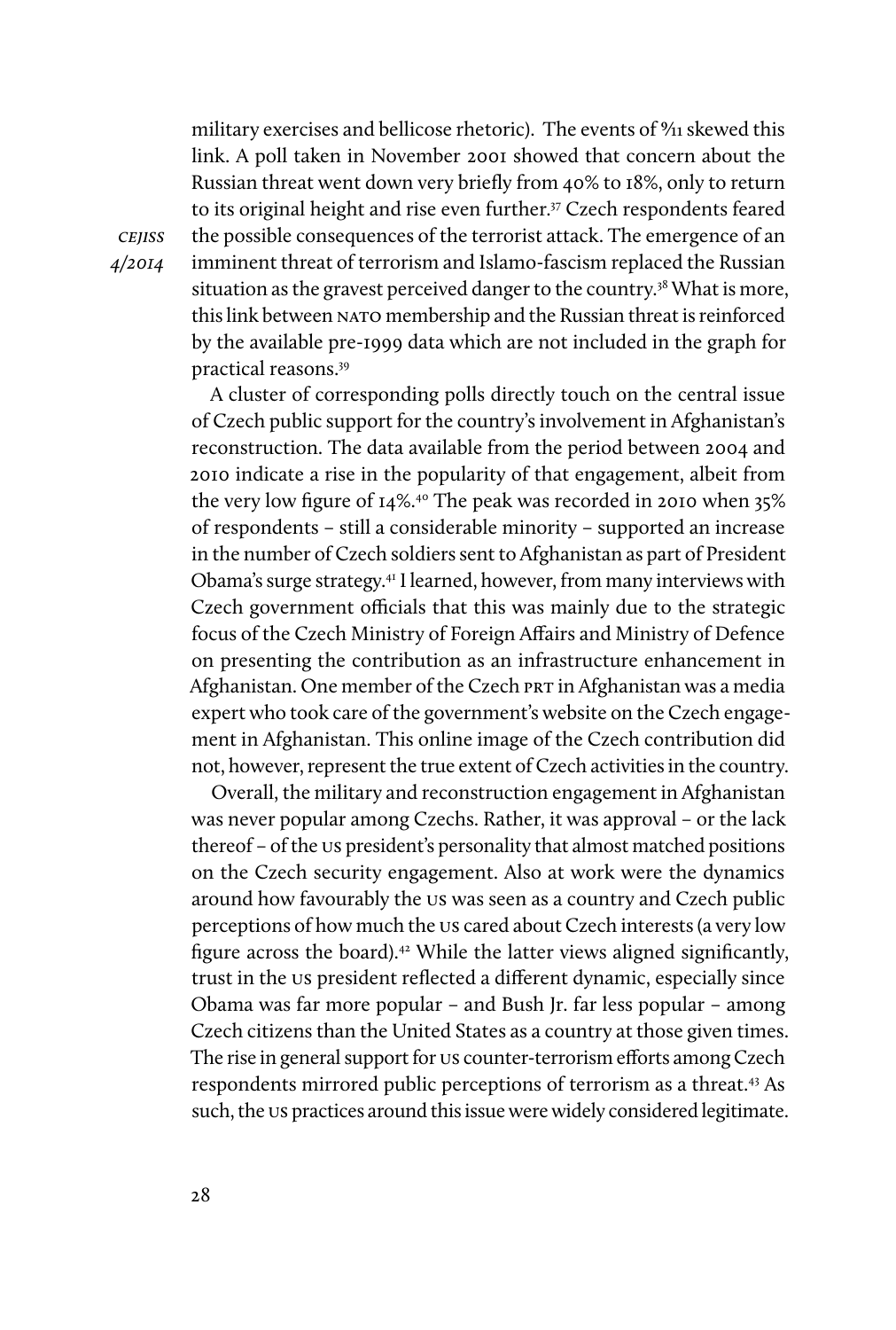The overall dynamics of Czech public support for us counter-terrorism activities hinged on how favourably the United States was seen as a country at any time. This development was completely disconnected from how the Czechs viewed Afghanistan as a country. A poll for 2012 showed that Afghanistan finished with only 7% approval, putting it at the very bottom of all states in terms of popularity among Czechs.<sup>44</sup> In addition, when asked about their support for economic and security investments in Afghanistan, 66% of respondents disagreed with these measures.45 This hints that the Czech Republic's great alliance dependence and its notable followership of the us were the important factors in the government's decision to participate in Afghanistan's reconstruction. And that decision was made autonomously, irrespective of the attitudes of the Czech public.

Furthermore, the government's decision to engage continuously in Afghanistan took place despite the disagreement of the country's main opposition party, the Social Democrats. Therefore Kreps's argument about the forming of a national consensus is flawed. Though originally constructive, the opposition's frustration with Czech participation in the ISAF mission - which included the Logar PRT - veered at the end of 2008 into a counterproductive political conflict. The debate on the government's proposal to commit Czech armed forces and resources to foreign operations, was the event during which relations between the government and the opposition grew terse and the threats from the opposition intensified. The tension rose in December 2008 when the government asked Czech parliament to agree to increase the number of military personnel in the Czech Logar prt by 120 soldiers.46 The former chair of the Social Democrat Party Jiří Paroubek, along with its then vice-chair Lubomír Zaorálek and the then deputy and chair of the Committee on Foreign Affairs of the Chamber of Deputies Jan Hamáček took the government to task for not explaining the sense and purpose of the mission, refusing to discuss any peaceful, non-military solution to the Afghan conflict and over-emphasising the military component of the mission at the expense of the civilian component.47

The peak of the struggle between the government and the left-wing opposition came when the Social Democrats, whose votes the government needed to push through the proposal, announced that they would only vote to extend the commitment to Afghanistan if the government cancelled mandatory fees for healthcare facility visits in the Czech ReNik Hynek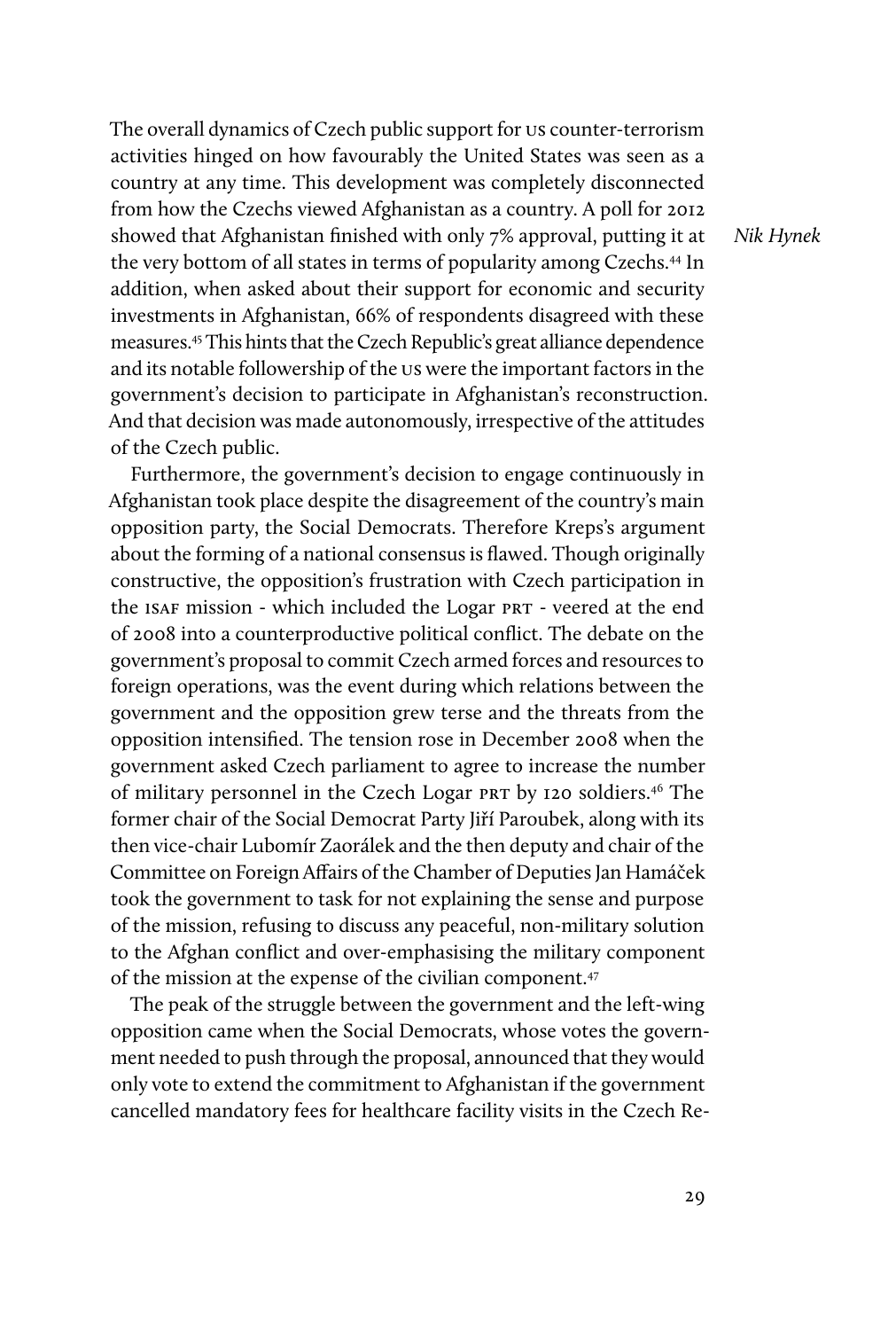public. As the government refused to scrap these fees, the proposal to involve Czech armed forces and resources in 2009 foreign operations was voted down by the Social Democrats and the Communist Party on 19 December 2008; it had received only 99 votes in the Chamber of Deputies instead of the necessary minimum of 101. What followed was mutual blaming of the highest order. The then interior minister Ivan Langer went so far as to say that 'if anything happens to our troops in Afghanistan now, then Jiří Paroubek is a base murderer. Their blood will stick to his hands, for the troops are now left without a mandate.<sup>'48</sup> Paroubek replied that former pm Topolánek was a base cynic.49After some difficulties, the government's bill finally passed on 04 February 2009 in a vote of 105⁄66 based on the support of four Social Democrat mps and seven independent mps.50

This clash subsequently came under criticism from General Jiří Halaška, who was responsible for the ISAF mission. He emphasised the related dangers, noting specifically that the Czech army faced two key time limits that could not be shortened when readying a contingent for the isaf mission. The first meant that a year was needed to plan all the activities connected with the contingent's preparation and dispatch; the second required six months for the general and all-round preparation of the contingent before its dispatch. 'Connecting our participation in approved missions with questions of politics and thus holding our participation hostage to feuds between different sides of parliament is a huge mistake,' he stated.<sup>51</sup> I have highlighted the conflict above as the most acute illustration of the extent of political polarisation over the Czech contribution to the isaf mission in Afghanistan. There were, however, several other instances.

Despite the polarisation of the public and the political opposition's disagreement, the Czech government created its "own" motives on the us/nato structure of expectations. The key political motive for the government's involvement in the post-war reconstruction of Afghanistan was not related to Afghanistan as such, but rather to the nature of the Czech ideological followership of the United States. What remains is to show how the government attempted to reduce the domestic political paralysis over the isaf mission. As I have suggested, this can be explained through the notion of post-decisional politics. On precisely these grounds, the Czech government, represented by the then minister of defence Vlasta Parkanová, opted for the following justification when the set-up of the Czech PRT in Logar was proposed:

cejiss 4/2014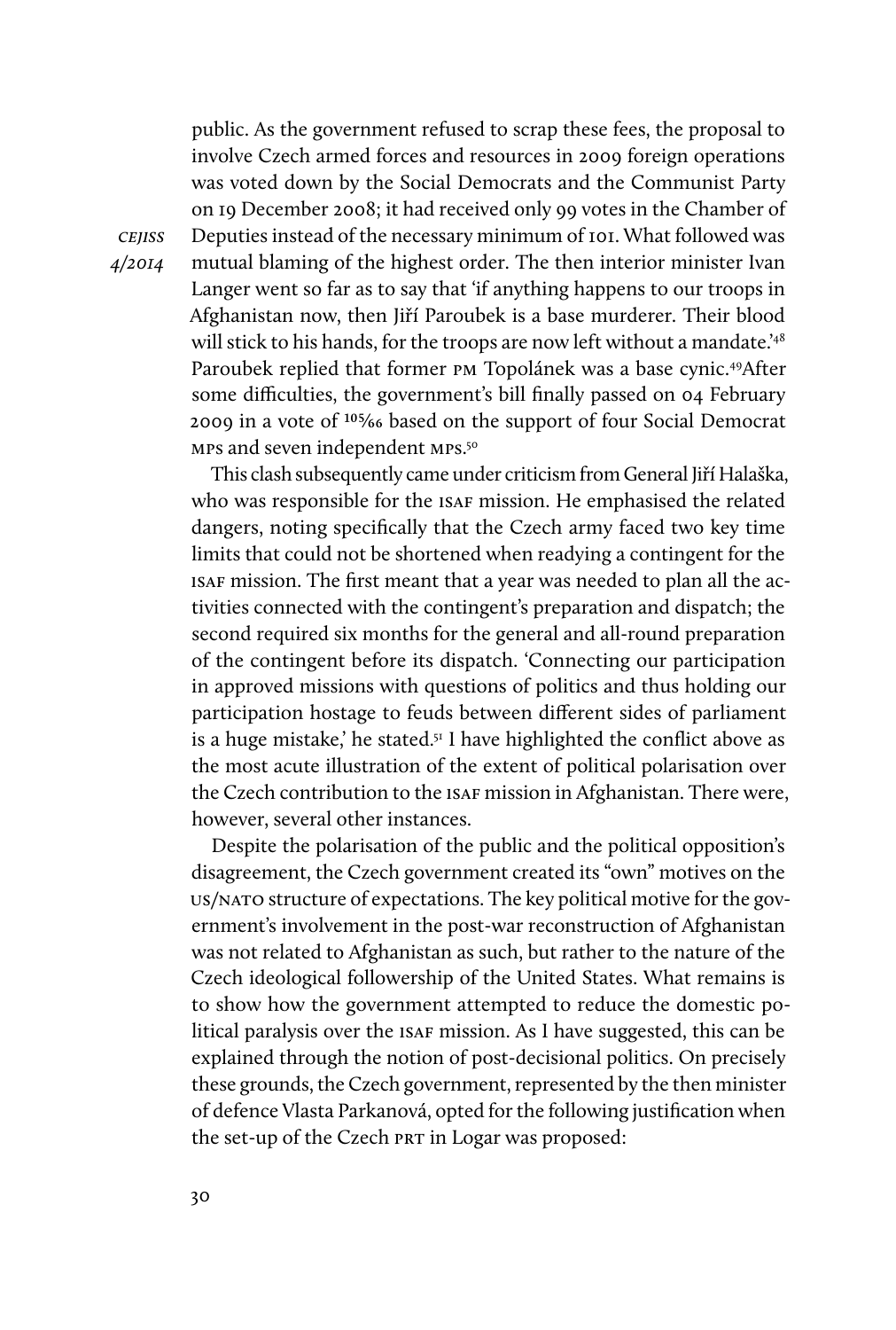This material fully reflects the political-military ambitions of the Czech Republic and is an expression of the shared responsibility of the Czech Republic for the safety of both itself and its allies and also for the defence of our shared values and interests... I consider it necessary to remind you here that in October of this year [2007], the members of the NATO Parliamentary Assembly... at their plenary session in Reykjavik in October accepted two resolutions in which they emphasised the strong resolve of the North Atlantic Alliance in relation to solving the situation in... Afghanistan and exhorted the NATO states to become more involved. It is completely certain that some colleagues, who are present here today in this hall, contributed to the acceptance of these resolutions, and I want to single out this moment as a moment that is, in my opinion, utterly crucial for future political decisions. 52

Quoting the full length of this government justification is important in order to understand the complex conflict between the Czech government and the opposition over the question of Czech PRT and ISAF engagement in general. The reasons why the opposing parties (and especially the Social Democrats, who had otherwise supported foreign missions) had a problem with the PRT Logar were not so much related to its content as to the related procedure. This meant especially the lack of political debate and the failure to invite the Social Democrats to help in creating the government's proposal.<sup>53</sup> Thus, on one side stood the Czech government which considered the passing of its proposal in the Chamber of Deputies to be an automatic matter given that not only nato framework executives, but also representatives of various national parliaments - including members of the Czech opposition – had accepted the allied commitments through the NATO parliamentary assembly.<sup>54</sup> On the other side was the Czech parliamentary opposition which was waiting for an invitation to join a real discussion of the proposal and saw Czech parliament as the key forum for confirming its political influence.

Such situations are well-known in political theory as instances of post-decisional politics. As we have seen, the principle of post-decisional politics holds that political decisions are accepted at the level of international communities and institutions while traditional domestic politics are reduced to an automatic seal of approval.55From the analysis presented here, it is clear that there could not have been a great difference of opinion on post-decisional politics and parliament's role in relation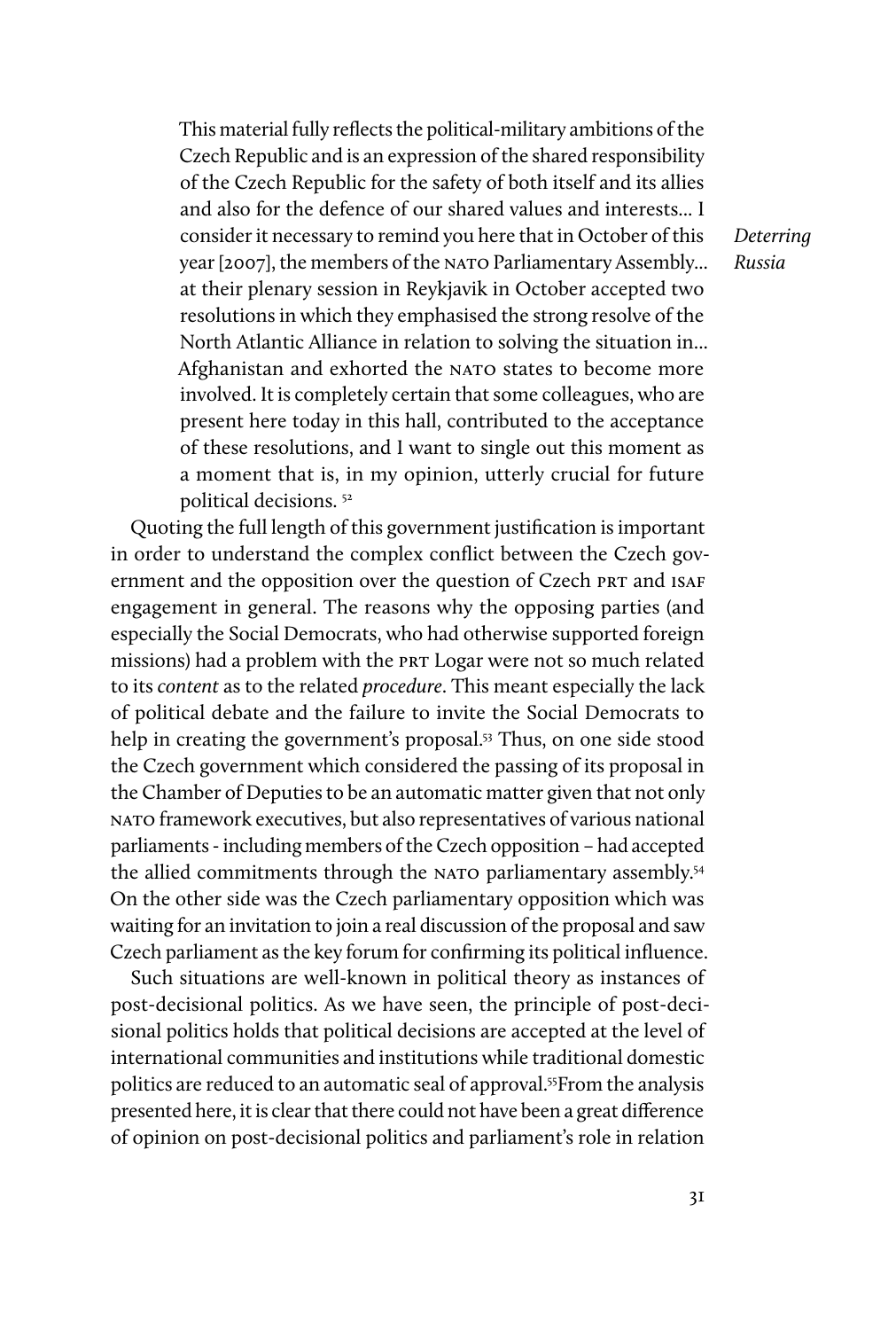to the Czech engagement in Afghanistan than the one between the right-wing governmental coalition and the opposition.

#### **CEIISS** Conclusion

4/2014

This study has attempted to discuss the Czech government's motivation for engaging in Afghanistan's reconstruction. It has highlighted the government's successful internalisation of the us and NATO strategic narratives on the need for the allies to rebuild Afghanistan. Over time, consecutive right-wing Czech governments accepted these narratives at a political level and then passed them off discursively as their own motivations. This work has also maintained that the main reason for these developments lay in the Czech Republic's ideological followership of the United States. This was characterised by its reactive behaviour as a docile ally. While the contours of the Czech strategic narrative produced for domestic public consumption emphasised the immediate terrorist threat and solidarity with a poor country/Afghan society, the real reason for the country's involvement in the ISAF mission was its alliances and us dependency. This point was made clear during parliamentary debates: the burden-sharing commitment was placed high within the NATO context and also seen as a prerequisite for the provision of us security guarantees against a Russian threat. This research has demonstrated that while the "Czech" strategic narrative – essentially a relayed us narrative – contributed to the formation of transnational consensus within nato, it was never accepted domestically. Opinion polls indicated public division on the issue. Probing the parliamentary debate points to an on-going political split between the government and opposition. As a result, no national consensus was formed over Afghanistan, and we need to correct Kreps's claim that the presence of a domestic political consensus is the main reason for the endurance of unpopular missions.

Given that these findings refute Kreps's argument, a key question lingers: If the consensus of domestic elites does not explain the Czech commitment to the isaf mission, then what does? As the empirical analysis has shown, a combination of factors allowed the government to continue with a deeply unpopular mission: first, as opinion polls indicated, the ISAF mission was a marginal issue for the domestic political audience. The relative lack of casualties meant that people did not pay heed to the country's presence in Afghanistan. Simultaneously, while the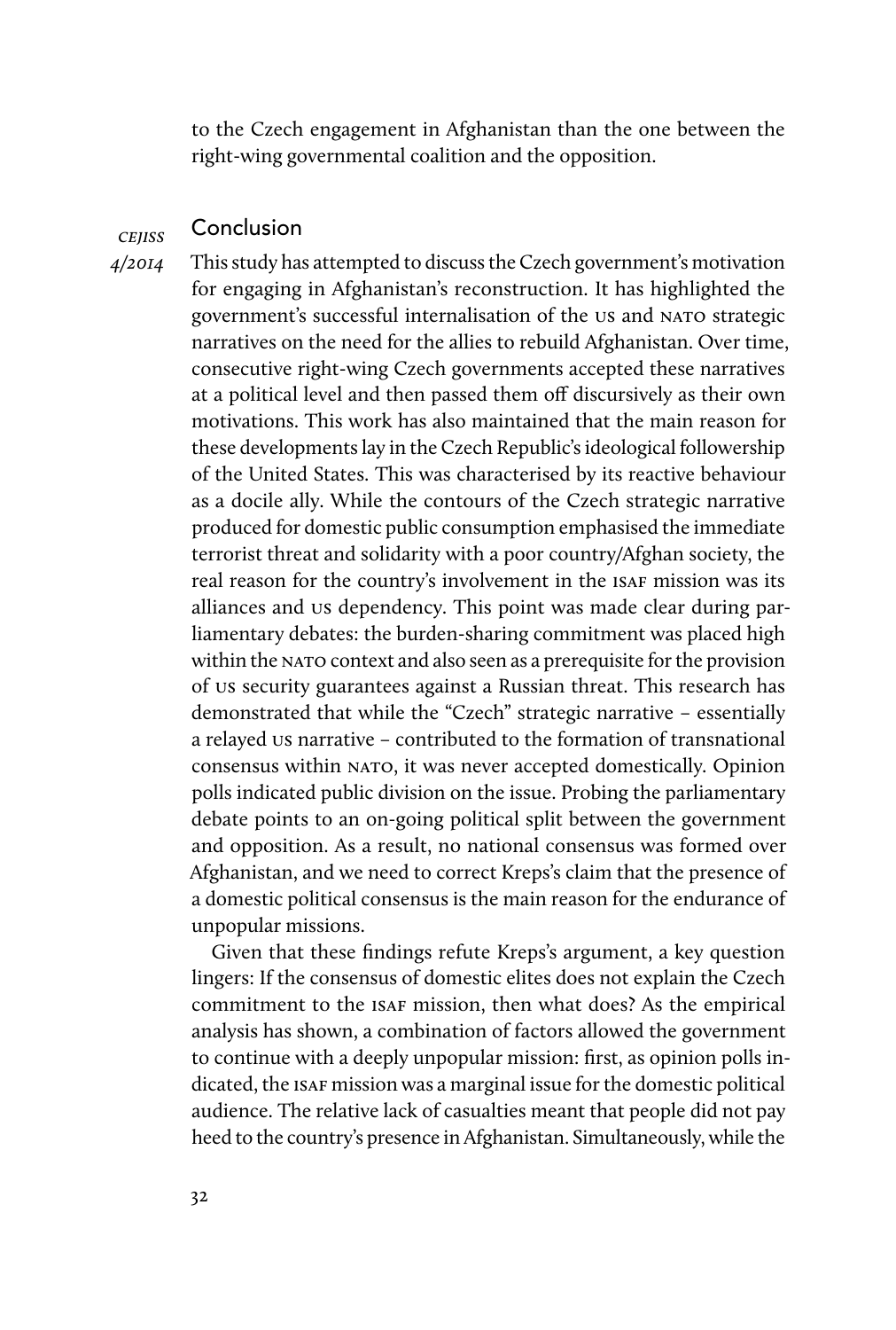mission itself was unpopular and somewhat ignored, public support for Czech NATO membership remained strong. This generally corresponded with the understanding that Russia was a national security threat. An additional factor was the lack of security guarantees on a public level. While the political opposition, especially the Social Democrats, used the high-risk strategy of linking parliamentary support for the mission to a domestic issue, this was the only venue where the issue was contested. The main reason why the Social Democrats avoided the larger security questions was that they themselves lacked a credible alternative policy. As such, they did not use this topic to inflame broader media and public attacks on the coalition government. The difference between the parliamentary attacks and the wider societal attacks can also be understood in terms of post-decisional politics. The theoretical point which this study has made is that the opposition expressed procedurally-based frustration at not being politically consulted rather than formulating a substantive alternative plan. No doubt, its risky parliamentary strategy of linking disparate agendas was also made possible by the fact it had been out of power for many years, and there was no immediate need to take command.

Nik Hynek

 $\sim$ 

nik hynek is afliated to the Department of International Relations and European Studies at Metropolitan University Prague and may be reached at: nik.hynek@mup.cz

Author's Note: The author gratefully acknowledges the receipt of funding for this work from the Grant Agency of the Czech Republic (grant No.P408/12/ P970).

#### Notes

- 1 Personal interview with the author on 11 January 2012 in Prague.
- 2 Cf. Sarah Kreps (2010), 'Elite Consensus as a Determinant of Alliance Cohesion: Why Public Opinion Hardly Matters for NATO-led Operations in Afghanistan,' Foreign Policy Analysis, 6(3), pp. 191-215.
- 3 Andrew Cooper, Richard Higgott and Kim Nossal (1991), 'Bound to follow? Leadership and Followership in the Gulf Conflict,' Political Science Quarterly 106(3), pp. 391–410.
- 4 Ibid, p.398.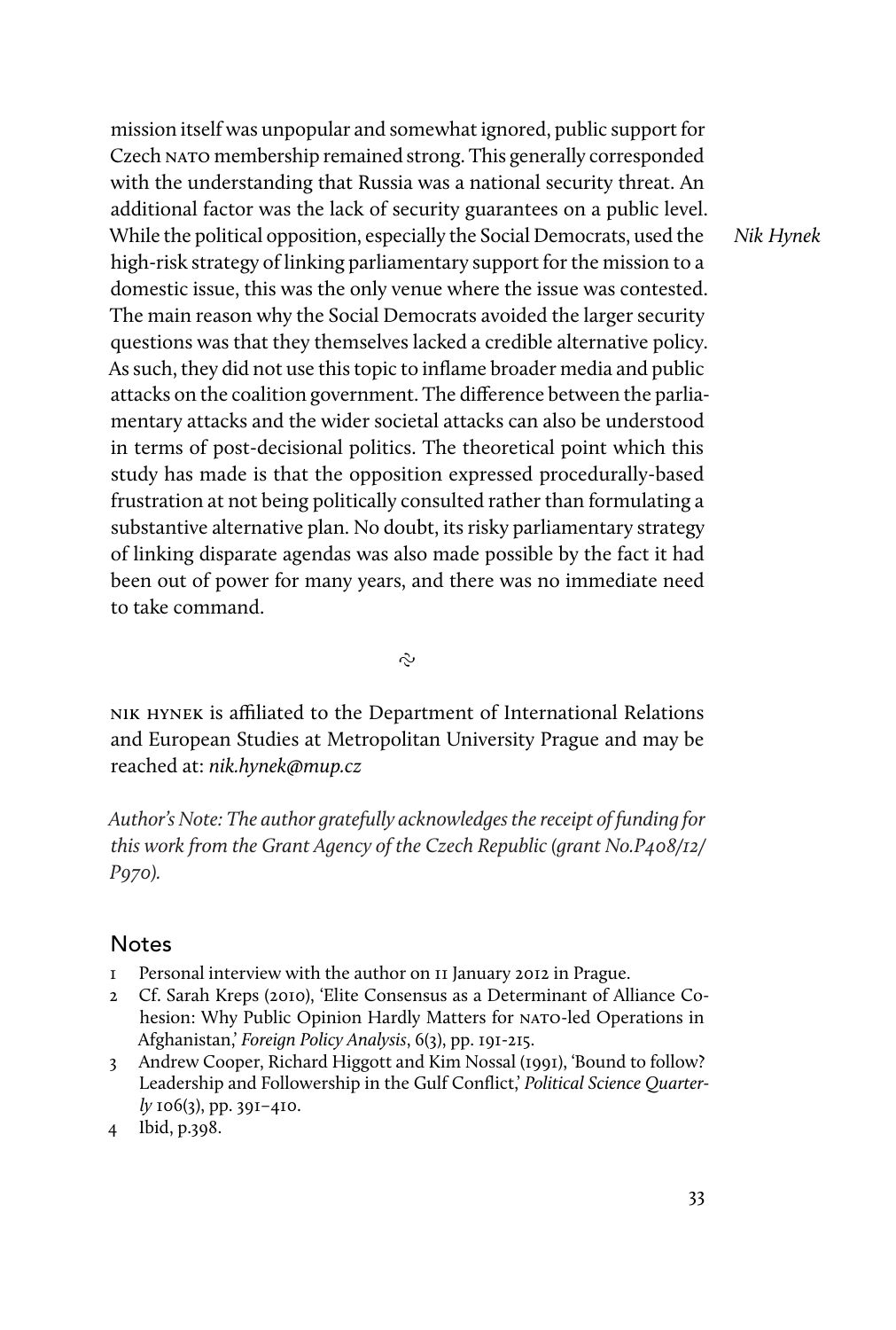- 5 John G. Ikenberry and Charles Kupchan (1990),'Socialization and Hegemonic Power,' International Organization 44(3), p.286.
- 6 D.Sylvan and S. Majeski (2009), U.S. Foreign Policy in Perspective: Clients, Enemies and Empire, New York: Routledge; J. Drumbell and A.R. Schaffer (2009) (eds.), America's "Special Relationships": Foreign and Domestic Aspects of the Politics of Alliance, Abingdon: Routledge.
- 7 R. Jervis (2005), American Foreign Policy in a New Era, New York: Routledge.
	- 8 J.G. Ikenberry (2011), Liberal Leviathan: The Origins, Crisis, and Transformation of the American World Order, Princeton, nj: Princeton University Press.
	- 9 J. Schaller (2006), 'Neoconservatives among Us? A Study on Former Dissident Discourse', Perspectives 25(1), p.43.
	- 10 I. Kristol (2003), 'The Neoconservative Persuasion,' in I. Stelzer. (ed.), The Neocon Reader, Grove Press, New York, pp. 31–37; J. Gedmin (2004),'The Prospects for Neoconservatism in Germany,' in Irwin Stelzer (ed.), The Neocon Reader, New York: Grove Press, p.291.
	- 11 R.W. Cox (1983),'Gramsci, Hegemony and International Relations: An Essay in Method,' Millennium: Journal of International Studies 12(2), pp. 162-175.
	- 12 N. Hynek and V. Stritecky (2010),'The Rise and Fall of the Third Site of Ballistic Missile Defense, Communist and Post-Communist Studies 43(2), pp. 179-187.
	- 13 K.E. Calder (1988),'Japanese Foreign Economic Policy Formation: Explaining the "Reactive State,' World Politics 40(4), pp. 517-41.
	- 14 Ibid, p.519. Compare the more general discussion of strategic thinking and decision-making in Graham Allison (1971), Essence of Decision: Explaining the Cuban Missile Crisis, Boston: Little, Brown.
	- 15 D. Yasutomo (1995),The New Multilateralism in Japan's Foreign Policy, New York: St Martin's Press.
	- 16 M. Blaker (1993), 'Evaluating Japan's Diplomatic Performance,' in G.L. Curtis (ed.), Japan's Foreign Policy after the Cold War: Coping with Change, Armonk: M.E. Sharp, p.3.
	- 17 O. Ditrych, V. Handl, N. Hynek and V. Stritecky (2013), 'Understanding Havel,' Communist and Post-Communist Studies 46(3), pp. 407-417.
	- 18 Ministry of Foreign Affairs of the Czech Republic (2011),'Koncepce zahraniční politiky České republiky' [The Concept of Foreign Policy in the Czech Republic], Prague.
	- 19 Rule of Law in Armed Conflicts Project (2012), 'Czech Republic: Peace Operations,' available at: <http://www.geneva-academy.ch/RULAC/peace\_operations.php?id\_state=180>
	- 20 Ibid.
	- 21 Cf. K.W. Deutsch, S.A. Burrell, R.A. Kann, M. Lee Jr., M. Lichterman, R.E. Lindgren, F.L. Loewenheim, R.W. Wagenen (1957) Political Community and the North Atlantic Area, Princeton: Princeton University Press; E. Adler and M.Barnett (1998), Security Communities, Cambridge: Cambridge University Press.
	- 22 C.J. Fettweis (2010), 'Threat and Anxiety in us Foreign Policy,' Survival 52(2),pp. 59–82.

**CEJISS** 

4/2014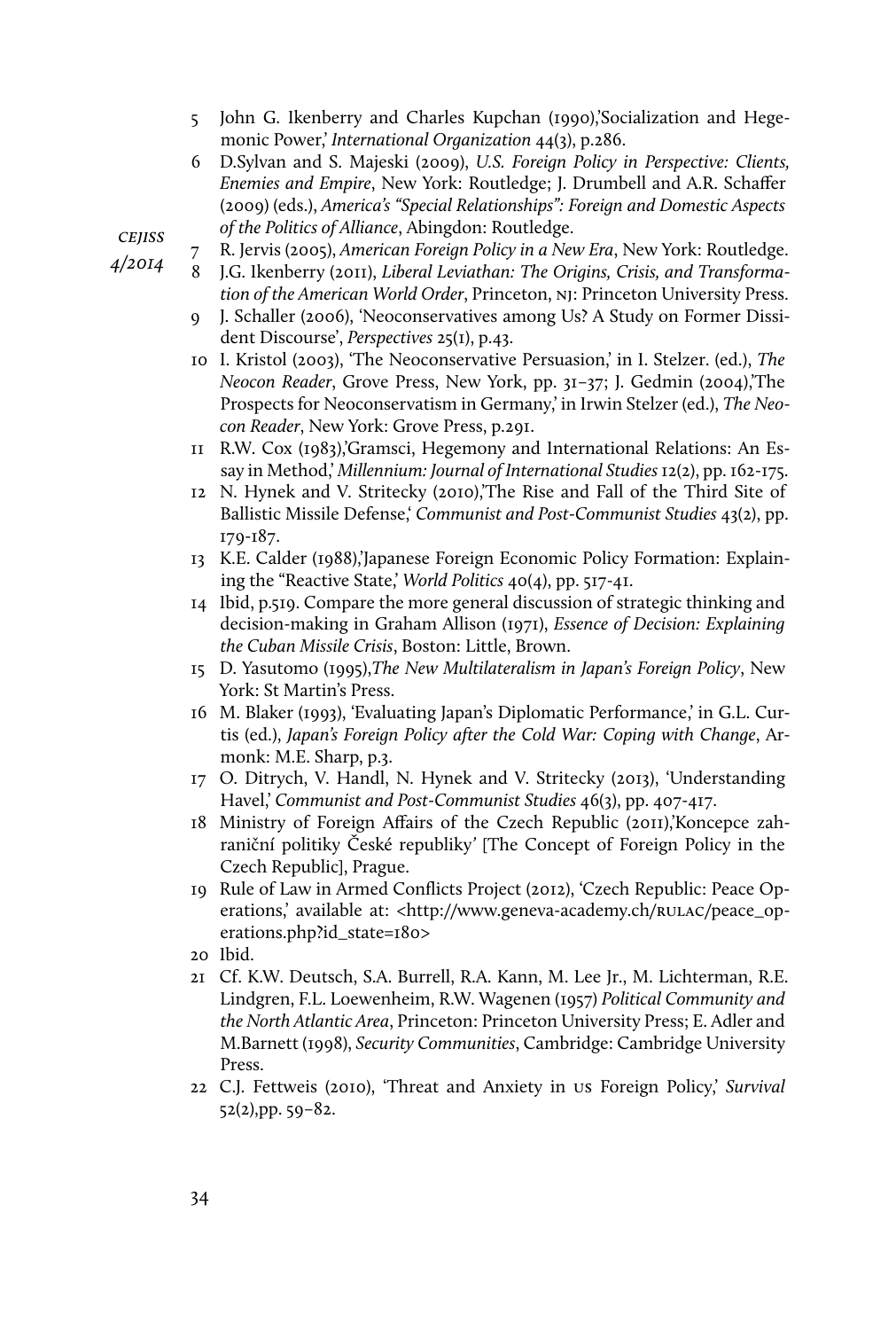- 23 George F. Kennan (1951), American Diplomacy, 1900–1950, Chicago: University of Chicago Press.
- 24 Robert Johnson (1994), Improbable Dangers: U.S. Conceptions of Threat in the Cold War and After, New York: St Martin's Press.
- 25 R. Jervis (2005), American Foreign Policy in a New Era, New York: Routledge.
- 26 T. Balzacq (2011), Securitization Theory: How Security Problems Emerge and Dissolve, London: Routledge, p. 37.
- 27 Nik Hynek and Jan Eichler (2012), 'A Faustian Bargain: us Clients in the "New Europe" and Regime Change Wars,' International Peacekeeping 19(4), pp. 525-538.
- 28 R.D. Asmus (2002), 'United We'll Stand,' Washington Post, 06 May.
- 29 K. Schwarzenberg (2009), presentation at the 48th session of the Chamber of Deputies of the Czech Republic, 04 February (stenographic record).
- 30 Nik Hynek and Jan Eichler (2010), 'The Czech Provincial Reconstruction Team in Afghanistan: Context, Experiences and Politics,' Defence Studies 10(3), pp. 445-450.
- 31 P. Nečas (2010), presentation at the 7th session of the Chamber of Deputies of the Czech Republic,' 03 November, Prague (stenographic record); A. Vondra (2010), presentation at the 7th session of the Chamber of Deputies of the Czech Republic, 03 November (stenographic record).
- 32 Czech Ministry of Defence (2012),'Vláda schválila návrh zahraničních misí na roky 2013 a 2014' [The Government Has Approved Proposed Foreign Missions for 2013 and 2014], Prague, available at: <http://www.acr.army.cz/ informacni-servis/zpravodajstvi/vlada-schvalila-navrh-zahranicnich-misina-roky-2013-a-2014-68955/>
- 33 Nik Hynek and Jan Eichler (2011),'Post-decisional and Alliance-dependent: the Czech Engagement in Logar,' in Nik Hynek and Péter Marton, Statebuilding in Afghanistan: Multinational Contributions to Reconstruction, London and New York: Routledge, p. 240.
- 34 Kreps (2010).
- 35 Ibid, p.191.
- 36 stem (2011a),'Schopnostem nato I armády čr zajistit naši bezpečnost věří většina občanú,' 25 March, available at: <http://www.stem.cz/clanek/2147>.
- 37 stem (2003),'Snižuje se pocit ohrožení a vnejšího nebezpečí?' 28 January, available at: http://www.stem.cz/tisk.php?id=395.
- 38 Ibid.
- 39 stem (2003); stem (2011a).
- 40 idnes (2004),'Lidé by vojáky do Afghánistánu neposlali,' (report on cvvm research(, 05 March, available at: http://zpravy.idnes.cz/lide-by-vojaky-do-afghanistanu-neposlali-ff4-/domaci.aspx?c=A040305\_110254\_domaci\_lk>.
- 41 sanep (2010),'Většina schvaluje zvýšení mateřské a odmítá investice do Afghánistánu,' črk Protext, 06 February, available at: <http://www.protext.cz/ zprava.php?id=11810>; Oldrich Zajic (sanep director) (2013) personal email and telephone communication with the author, 30 September.
- 42 Pew Research Center (2012a), 'Opinion of the United States: Do You Have a Favorable or Unfavorable View of the United States?' available at: <http://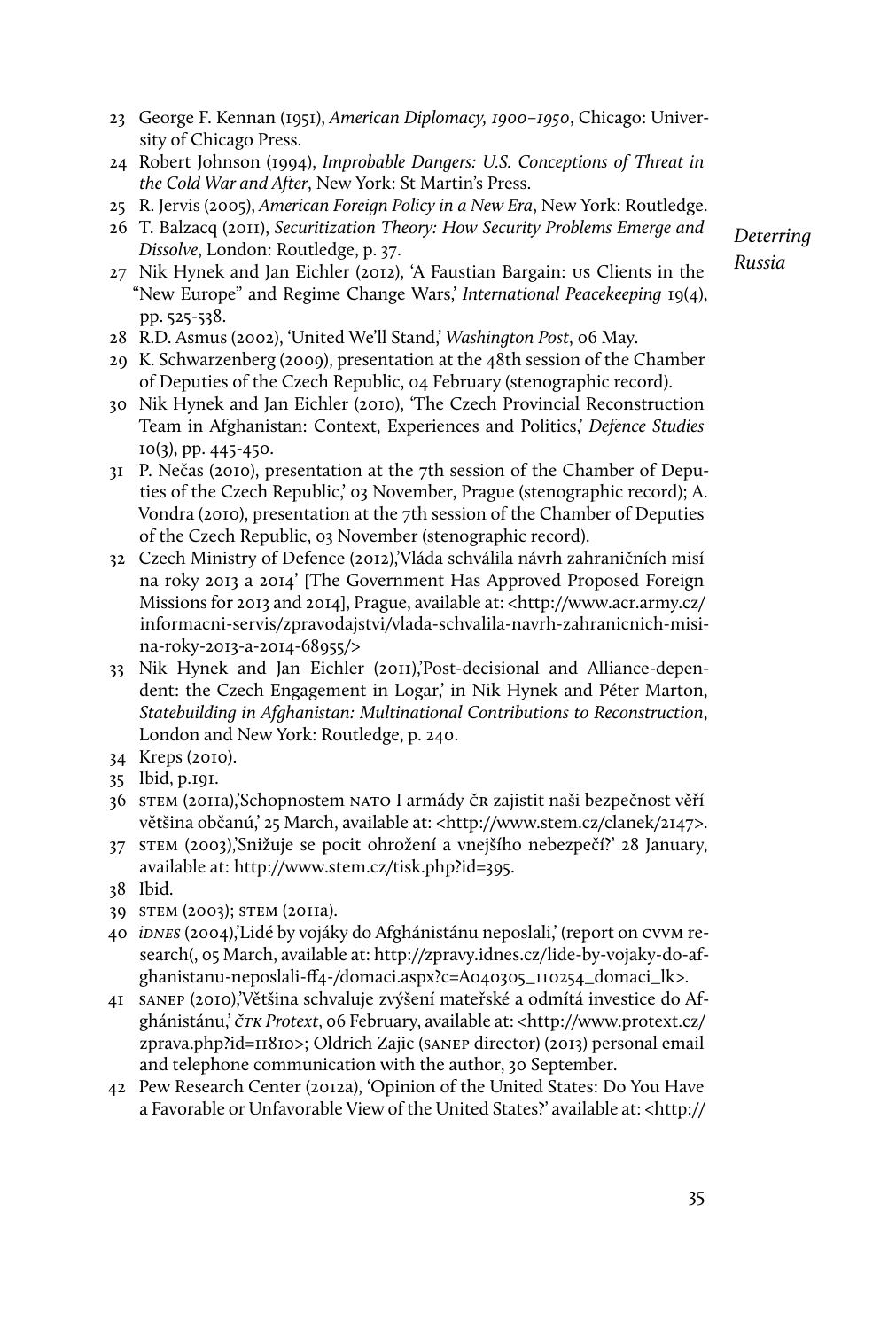www.pewglobal.org/database/indicator/1>;Pew Research Center (2012b) 'U.S. Consideration of Other Countries´ Interests: Does the U.S. Consider Your Country's Interests?' available at: <http://www.pewglobal.org/database /indicator/4/survey/14/>

43 stem (2009),'Mezinárodní situaci hodnotí většina lidí příznivě, polovina občanủ má však stale obavy z teroristických útokû na čr a stejně velká

**CEJISS** 4/2014

- část se obává Ruska,' 02 February, available at: <http://www.stem.cz/ clanek/17422009>; stem (2011a); stem (2011b),'Co považuje česká veřejnost za nebezpečí pro naši zemi?' 25 March, available at: <http://pavelstanek. net/public/Image/sekce-clanky 168/stem\_nebezpeci\_1103\_f.pdf>; Pew Research Center (2012c), 'U.S. Anti-Terrorism Efforts: Do you Favor or Oppose U.S.-led Anti-terrorism Efforts?' available at: <http://www.pewglobal. org/database/indicator/8/>
- 44 S. Kantor (2012). 'Průzkum: Nejvřelejší vztah mají Češi ke Slovensku, Francii a Švédsku,' Tiscali, 14December, available at <http://zpravy.tiscali.cz/pruzkum-nejvrelejsi-vztah-maji-cesi-ke-slovensku-francii-a-svedsku-206657>
- 45 sanep (2010).
- 46 Government of the Czech Republic (2008), 'Vládní návrh působení sil a prostředků rezortu Ministerstva obrany v zahraničních operacích v roce 2009' [Government Proposal for iparticipation of Forces and Resources of the Ministry of Defence in Foreign Operations in 2009], Chamber of Deputies, Prague, available at: <http:// www.psp.cz/sqw/text/orig2. sqw?idd=30700>.
- 47 Jan Paroubek (2009), 'Afghánistán: čím víc, tím hůř' [Afghanistan: More is Worse], Právo, 05 January.
- 48 iDNES (2008a), 'Usnesení grémia ODS,' boxed text, 20 December, available at:<http://zpravy.idnes.cz/hadka-o-vojaky-paroubek-je-pry-sobeckyvrah-topolanek-sprosty-cynik-11b-/domaci.asp?c=A081220\_151411\_domaci\_klu> The referenced text is an inset box accompanying the article cited in n 49.
- 49 idnes (2008b), 'Hádka o vojáky: Paroubek je prý sobecký vrah, Topolánek sprostý cynic,' 20 December, available at: <http://zpravy.idnes.cz/hadkao-vojaky-paroubek-je-pry-sobecky-vrah-topolanek-sprosty-cynik-11b-/ domaci.asp?c=A081220\_151411\_domaci\_klu>.
- 50 Government of the Czech Republic (2008),'Vládní návrh působení sil a prostředků rezortu Ministerstva obrany v zahraničních operacích v roce 2009,' [Government Proposal for the Participation of Forces and Resources of the Ministry of Defence in Foreign Operations in 2009], Chamber of Deputies, Prague, available at:< http:// www.psp.cz/sqw/text/orig2. sqw?idd=30700>
- 51 J. Halaška (2009),'Afghanistan: Mission Impossible?' presentation at psčr Conference, 21 April, Chamber of Deputies, Prague.
- 52 V. Parkanová (2007), presentation at the 23rd meeting of the Chamber of Deputies of the Czech Republic, 05 December (stenographic record).
- 53 Lubomír Zaorálek (2009), personal interview with the author, Prague, 14 May.